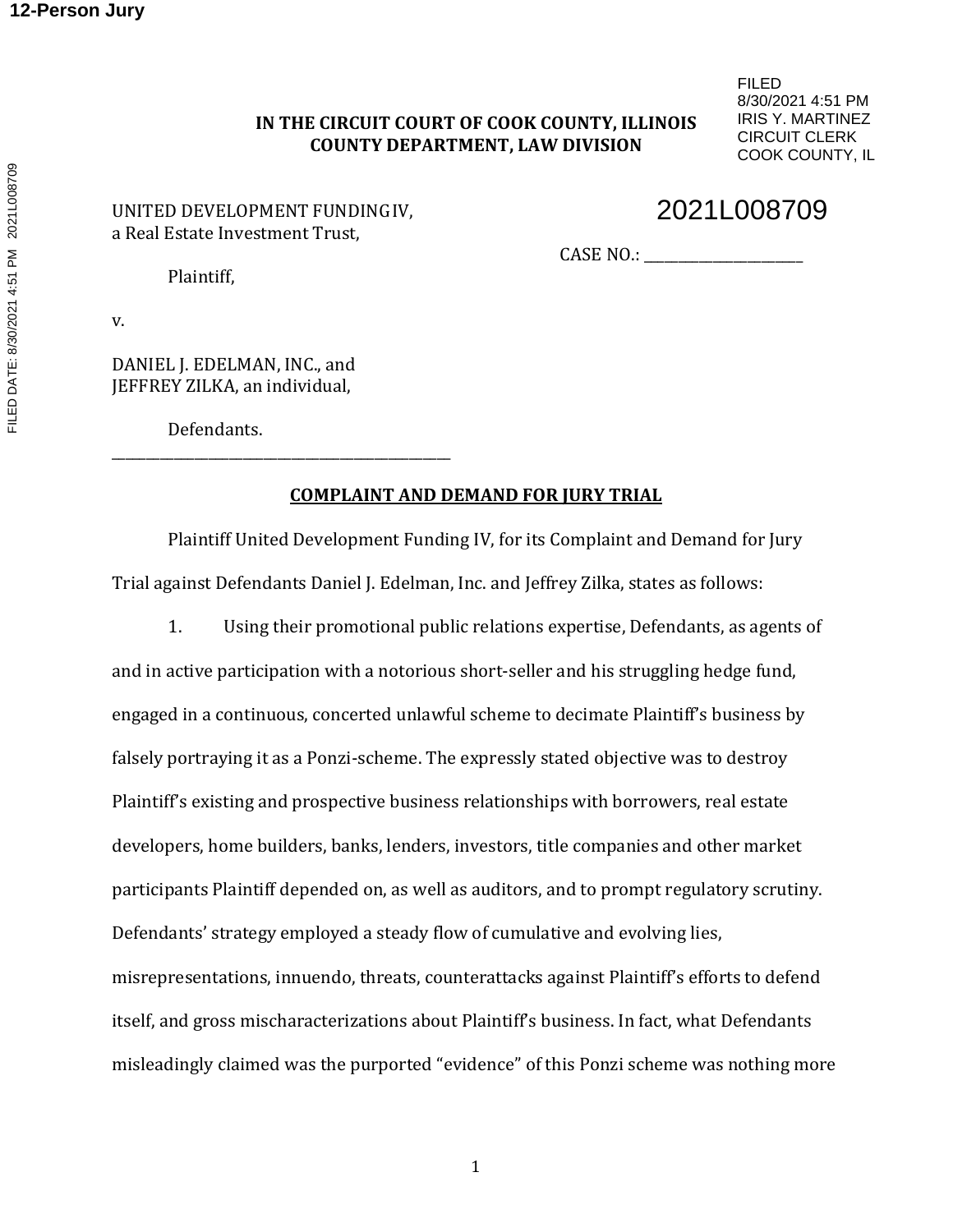than the circumstances created by the illegal short-and-distort attack Defendants themselves promoted as part of their smear campaign.

2. Had Defendants and their hedge-fund client actually believed that Plaintiff was a Ponzi-scheme, they would have welcomed a certified audit of Plaintiff's books and records. Instead, they did the opposite. Defendants used lies, threats, and intimidation to drive every qualified auditor away and frustrate any engaged auditors, ensuring no certified audit of Plaintiff's business could ever be completed. The truth was Defendants' foe. The truth would have revealed a legitimate business with growing profits. Defendants intended to and effectively did make it impossible for Plaintiff to obtain necessary certified financial reports needed to comply with Nasdaq's deadline to file 10-K and 10-Q reports. That forced Plaintiff to be delisted from Nasdaq and enabled Defendants' hedge-fund client to make a more than \$50 million profit on the unlawful scheme—exactly as Defendants intended.

3. Defendants created, edited, promoted, and publicized scandalous, negative, and false statements about Plaintiff through targeted digital media attacks, dark posts, and other tricks of the trade known to and developed by Edelman, through at least October 12, 2016. The injuries from those statements continue to this day, as Defendants have succeeded in making Plaintiff so radioactive to prospective auditors and its then-engaged auditor, EisnerAmper, through the cumulation of recursive lies and false attacks that Plaintiff has still been unable to provide audited financial reports. Plaintiff has therefore remained delisted and unable to repair the damage done to its relationships with borrowers, real estate developers, home builders, banks, lenders, investors, title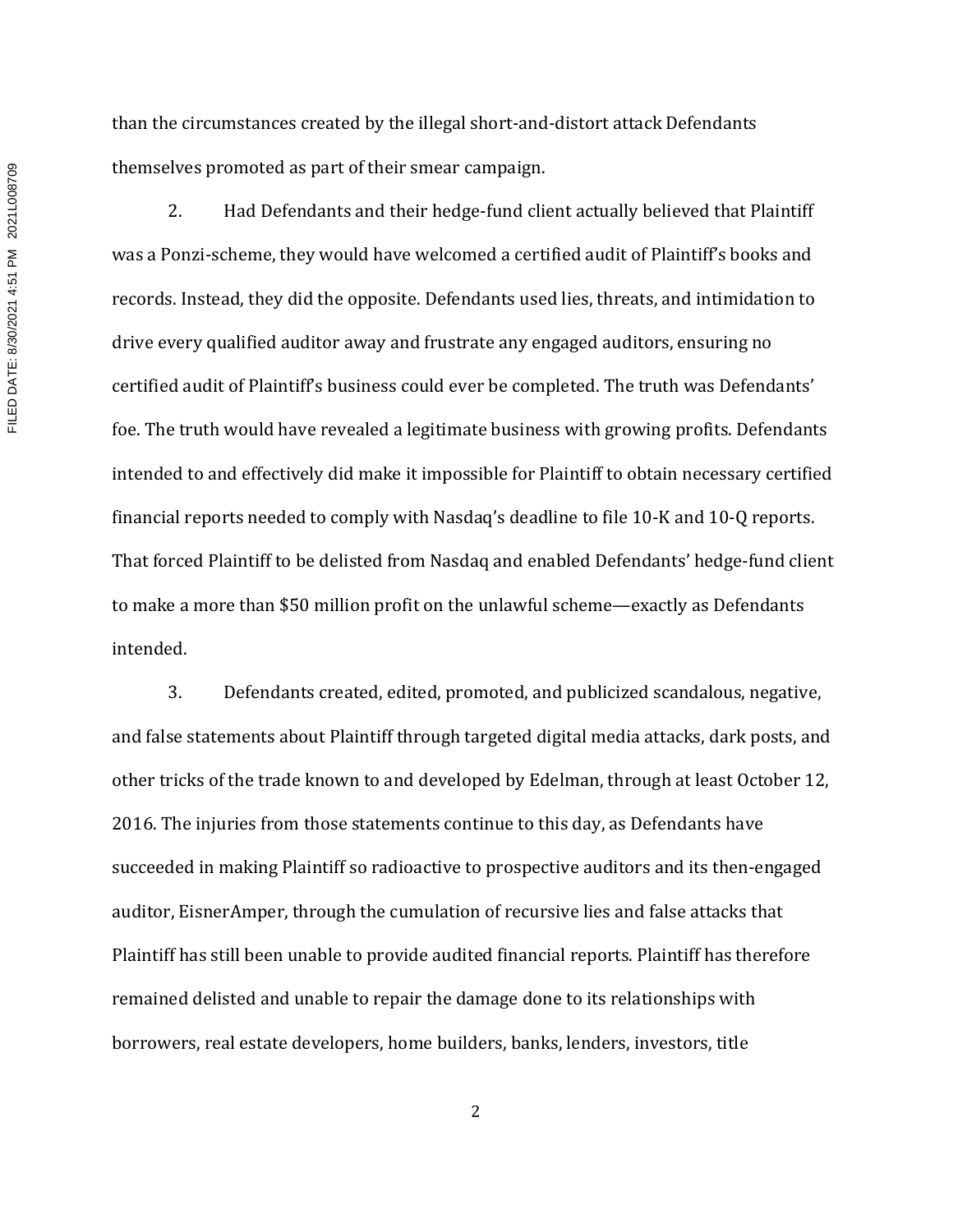companies, and other market participants. The result has been devastating to Plaintiff and highly profitable for Defendants' clients. This suit follows.

#### **Parties**

#### **A. Plaintiff**

4. Plaintiff United Development Funding IV (**"Plaintiff"** or **"UDF IV")** is a real estate investment trust **("REIT"**) created in 2008. Plaintiff's business primarily involves making secured loans for the acquisition and the development of real property into singlefamily residential lots, multi-phase master planned communities, finished lots, and singlefamily homes.

5. Plaintiff is part of a family of funds founded in 2003 (the **"UDF Family of Funds"**) to provide investors the opportunity to invest in the financing of affordable residential real estate. For over a decade, the UDF Family of Funds enjoyed steady growth and provided consistent returns to investors.

6. Before the illegal predatory short-and-distort scheme described herein, the UDF Family of Funds earned a stellar reputation for originating and participating in real estate financing structures for residential land acquisition, development, and homebuilding and delivering value to its clients and its investors. By working with the most reputable developers, using extensive market research and analysis to identify target markets with strong local economies and sustainable growth, and returning significant cash to investors, the UDF Family of Funds' equity capital grew in value to approximately \$1.2 billion.

7. Plaintiff generates income primarily from interest income on its lending and investment portfolio, which is generally secured by residential real estate assets. Plaintiff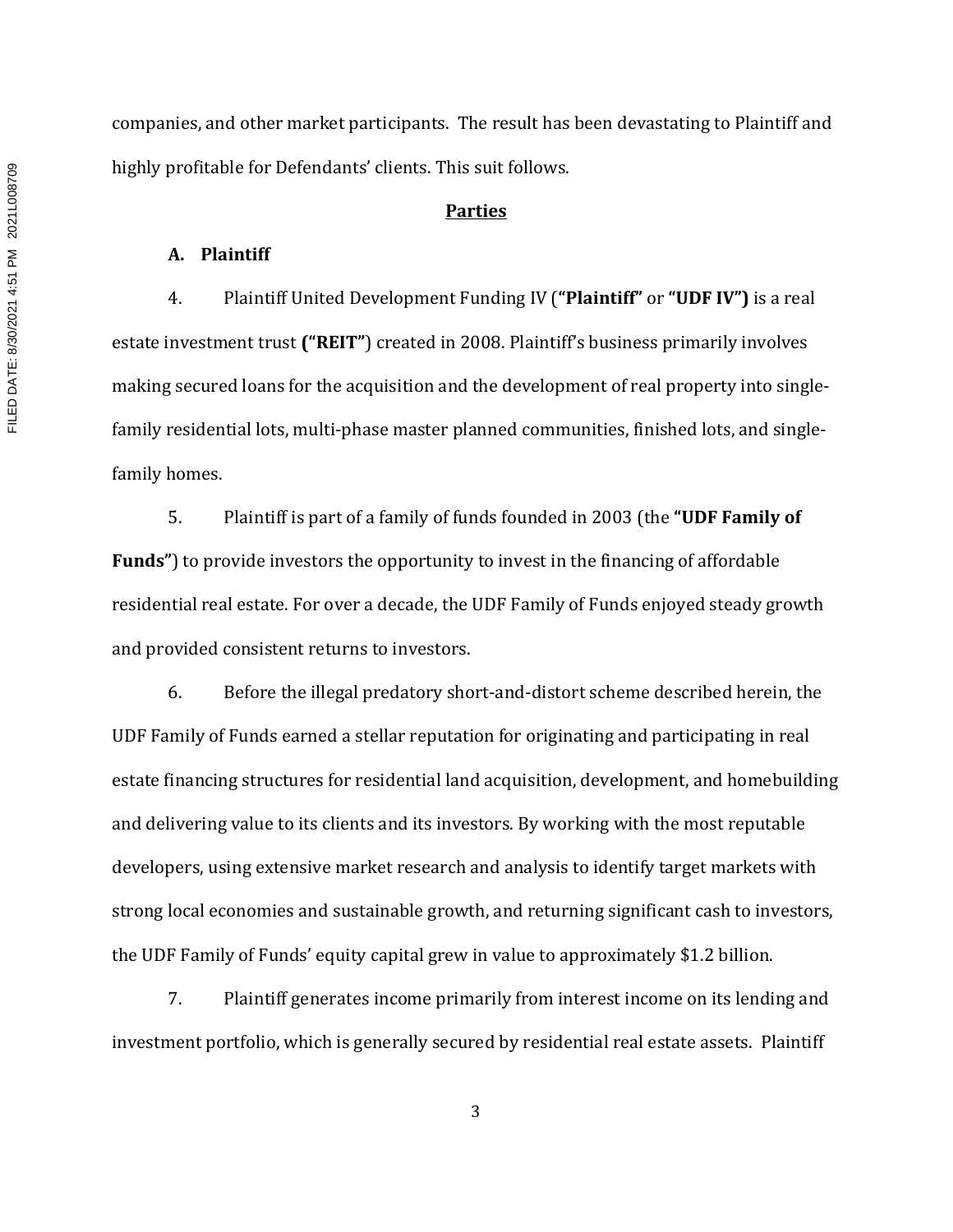grew its lending and investment portfolio as it raised capital from investors and as it added low-cost bank leverage to its balance sheet.

8. By December 2014, Plaintiff had originated or purchased 171 loans totaling over \$1 billion. Forty of those loans had been repaid in full by December 31, 2014. Plaintiff's assets, consisting largely of receivables from loans and interest, consistently grew in value from \$336.5 million in 2012, to \$570.9 million in 2013, and to \$682.2 million in 2014. During that same time, its income grew from \$27.6 million to \$87.9 million. From its inception through September 2015, Plaintiff distributed approximately \$164 million to its investors, and repurchased \$41 million of its shares.

9. On June 4, 2014, to create additional liquidity for its shareholders and to access capital markets necessary to facilitate financing for future growth, Plaintiff listed its common shares on Nasdaq under the ticker symbol "UDF."

10. Until December 10, 2015, Plaintiff had been a consistently performing commercial REIT, with its shares trading in a range of \$16.02 to \$19.95.

11. In June 2015, due to Plaintiff's market capitalization, it was added to the Russell 2000 Index. That is where the well-earned success story of Plaintiff's business ends. The nefarious phase of the story, deeply damaging to Plaintiff and its investors, came next.

#### **B. Defendants**

12. Defendant Daniel J. Edelman, Inc. (**"Edelman"**) is a citizen of Illinois with its principal place of business located in Chicago, Illinois. Edelman is a global public relations firm.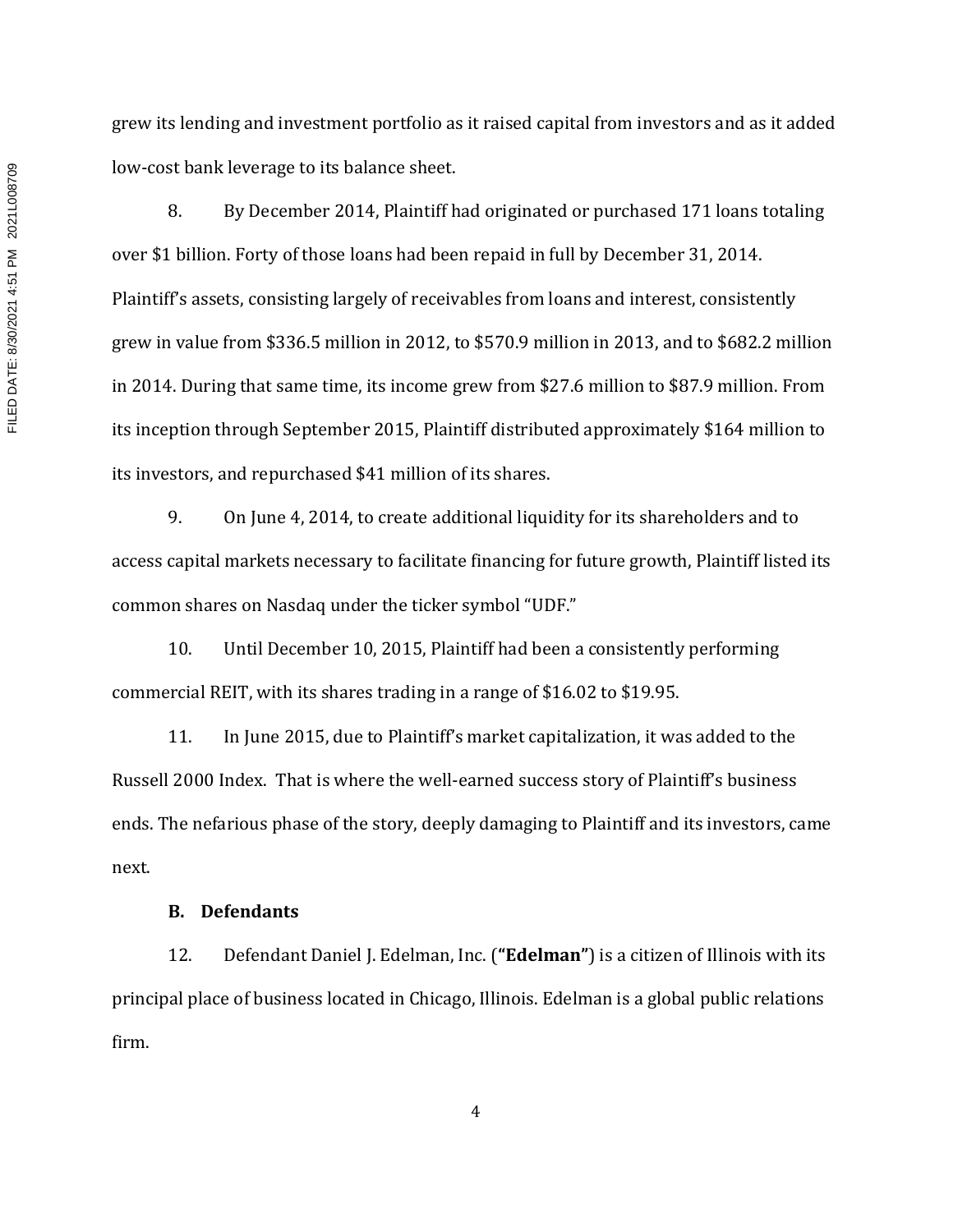13. Defendant Jeff Zilka is an individual and was, at all times relevant hereto, a citizen of Illinois and a resident of Cook County, Illinois.

14. Mr. Zilka was, at all times relevant hereto, employed by Edelman as Executive Vice President and General Manager at its Chicago, Illinois office located at 200 E Randolph St., Suite 6300, Chicago, Illinois 60601 (the **"Chicago Office"**). At all relevant times, Mr. Zilka acted within the scope of his duties and responsibilities as an employee of Edelman.

15. The acts committed by Edelman and Mr. Zilka in furtherance of the unlawful scheme originated in, were carried out in, or were substantially directed or managed from, Chicago, Illinois.

16. At all times relevant hereto, Defendants acted as agents of Hayman Capital Management, L.P., a hedge fund primarily in the business of short-selling, and its infamous founder J. Kyle Bass.

#### **Jurisdiction and Venue**

17. This is an action for damages in excess of \$30,000, exclusive of interest, costs, attorneys' fees, and is within the jurisdiction of this Court.

18. Pursuant to 735 ILCS 5/2-209(a)(2), this Court has jurisdiction over Defendants because, as described herein, they committed tortious acts within Illinois. In addition, pursuant to 735 ILCS 5/2-209(b)(2), this Court has jurisdiction over Mr. Zilka because he resided in Illinois when the causes of action arose. Moreover, pursuant to 735 ILCS 5/2-209(b)(4), this Court has jurisdiction over Edelman because its principal place of business is located in Chicago, Illinois, and, therefore, its contacts with Illinois are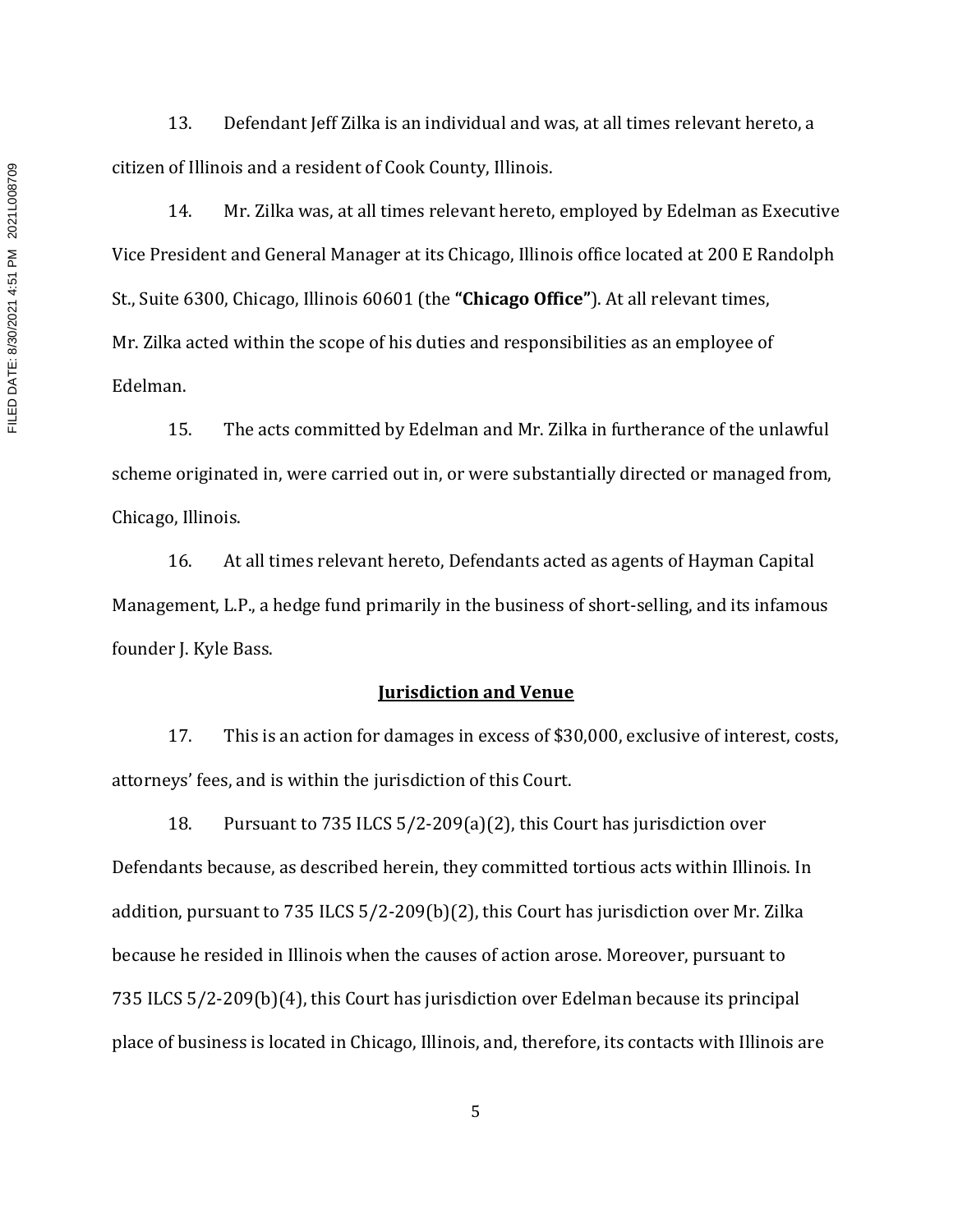so continuous and systematic that Illinois is essentially its home state. Furthermore, this Court has jurisdiction over Defendants under 735 ILCS 5/2-209(c) because Defendants' tortious conduct and connections with Illinois are such that it is and was reasonably foreseeable that they would be haled into court in Illinois.

19. Venue is proper in this Court pursuant to 735 ILCS 5/2-101(2) because Cook County, Illinois is where the causes of action alleged herein arose. In addition, venue is proper in this Court under 735 ILCS 5/2-102(a) because Edelman is authorized to transact business in Illinois and has registered offices or does business in Cook County, Illinois.

#### **General Allegations**

#### **A. Edelman's background.**

20. Edelman boasts that it and its employees adhere to the highest standards of accuracy and truth, refrain from intentionally disseminating misleading information or omitting critical details, are transparent in identifying client organization(s) and interests, conduct appropriate due diligence prior to releasing client-supplied information to the public, and deal fairly with all parties.1 But these claims are just Edelman being Edelman, attempting to create a positive public image for a company whose actual business is much more sinister.

<sup>1</sup> *See, e.g.*, https://www.djeholdings.com/sites/g/files/aatuss516/files/2020- 11/Code%20of%20Conduct.pdf.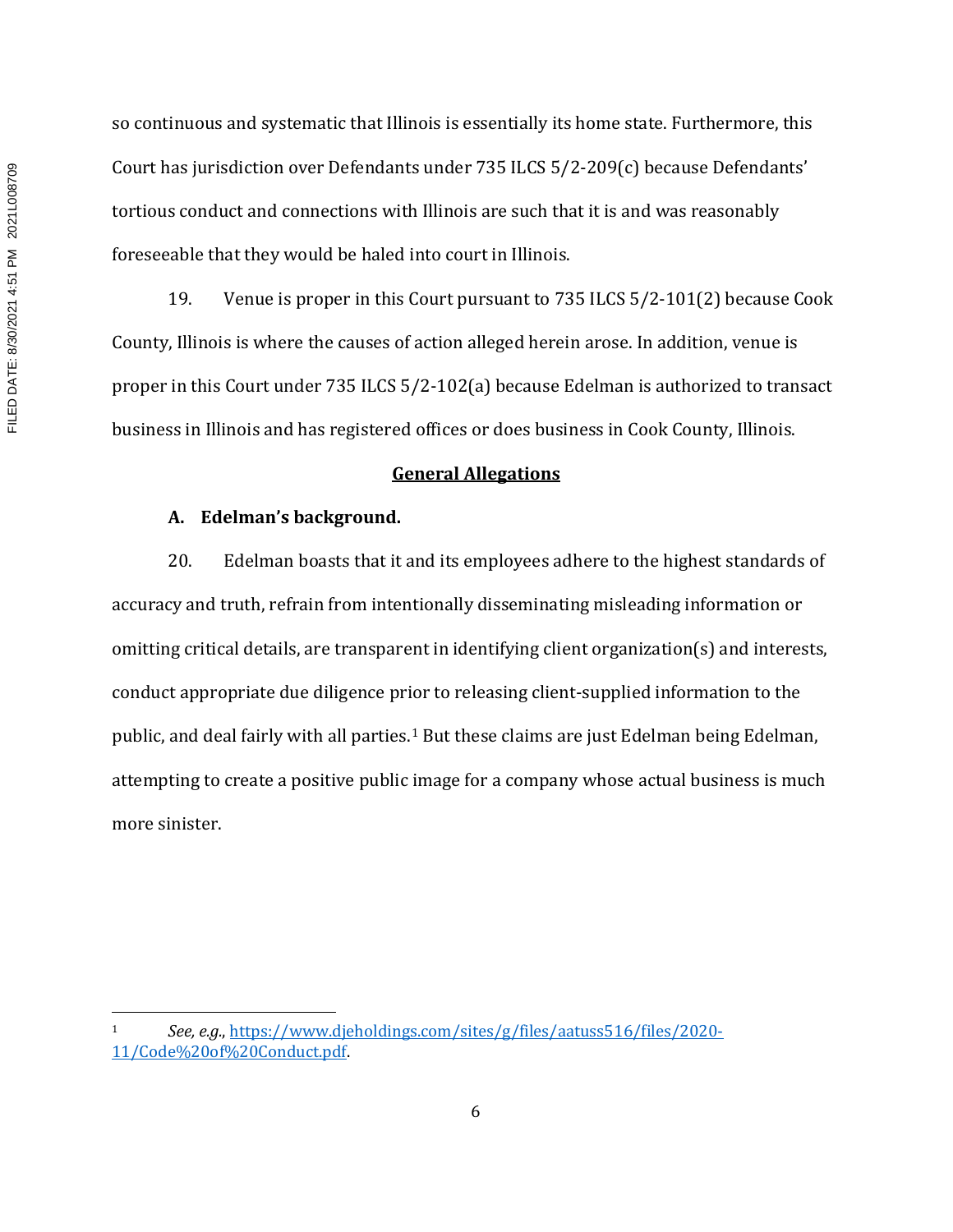21. As has been publicly reported, Edelman is "an organization that has consistently been caught using some of the most deceitful methods known in fighting against actual truth."2

22. For example, Edelman wrote the tobacco industry's playbook for countering public health reports and initiatives on the dangers of smoking by, among other things, convincing "the public that there is a real possibility that additional research can produce entirely new insights on health and smoking"3 and associating "our smokers with civility, elegance, style, class, and intellectual responsibility. . . ."4

23. Moreover, in representing the tobacco and oil industries, Edelman was "an early proponent and practitioner of 'astroturfing': creating fake grassroots groups, with their funding by industry obscured, to counter real environmental and public health activism."5

24. Similarly, when Walmart faced criticism over its employment policies, Edelman created a fake folksy blog called Wal-Marting Across America featuring "a couple known only as Jim and Laura as they drove cross country in an RV, and included regular

<sup>2</sup> Vedmore, Johnny, *Edelman PR and the Manufacturing of "Trust"*, available at https://unlimitedhangout.com/2021/06/investigative-reports/edelman-pr-and-themanufacturing-of-trust-1/, June 17, 2021.

<sup>3</sup> Edelman, Daniel J., *A Proposal for R.J. Reynolds Industries, Inc.*, available at https://www.industrydocuments.ucsf.edu/tobacco/docs/#id=rqfl0104, August 12, 1977.

<sup>4</sup> Edelman, Daniel J., *Taking The Initiative On The Smoking Issue – A Total Program*, available at https://www.industrydocuments.ucsf.edu/tobacco/docs/#id=mybm0104, February 3, 1978.

<sup>5</sup> Westervelt, Amy, *How Astroturfing Made Its Way From Tobacco To Oil*, available at https://drillednews.com/how-astroturfing-made-its-way-from-tobacco-to-oil/, January 28, 2020.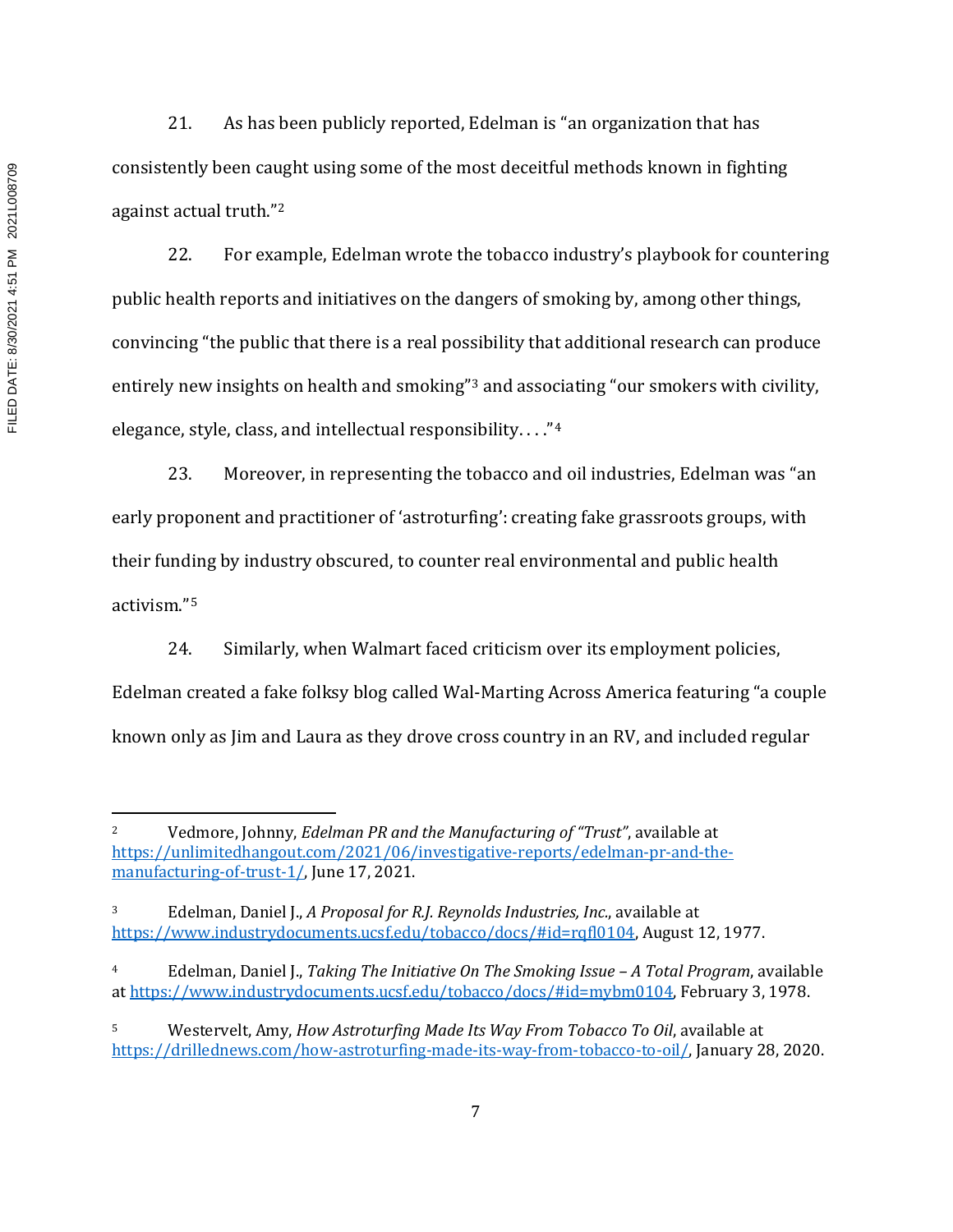interviews with Walmart workers, who were dependably happy about the company and their working conditions."6 When it was discovered that the couple were being paid by a Walmart backed organization set up to promote a positive portrayal of the company, Richard Edelman, Edelman's chief executive officer, was forced to apologize, stating: "I want to acknowledge our error in failing to be transparent about the identity of the two bloggers from the outset. This is 100% our responsibility and our error; not the client's."7

25. In addition, while Edelman has publicly pledged to never work with climate deniers, in 2019 it "accepted more than \$4 million from the American Fuel and Petrochemical Manufacturers, a major US oil trade organization that even Shell and BP had recently dumped for its aggressive opposition to popular climate solutions."8

26. And, immediately prior to its malicious attacks against Plaintiff, Edelman assisted billionaire hedge fund manager Bill Ackman in trying to destroy a company called Herbalife with false claims that Herbalife was an illegal pyramid scheme.<sup>9</sup>

<sup>6</sup> Gogoi, Pallavi, *Wal-Mart vs. the blogosphere*, available at https://www.nbcnews.com/id/wbna15319926, October 18, 2006.

<sup>7</sup> *Edelman apologizes over Wal-Mart blog*, available at https://www.theguardian.com/media/2006/oct/17/marketingandpr.newmedia, October 17, 2006.

<sup>8</sup> Hirji, Zahra, *A Large PR Firm Pledged to Fight Climate Change. Then It Took Millions From A Notorious Fossil Fuel Trade Group*, available at https://www.buzzfeednews.com/article/zahrahirji/edelman-fossil-fuel-pr-climate, March 12, 2021.

<sup>9</sup> Hazley, Greg, *Big PR Guns in Herbalife 'War'*, available at https://www.odwyerpr.com/blog/index.php?/archives/5677-big-pr-guns-herbalife-war.html, January 16, 2013.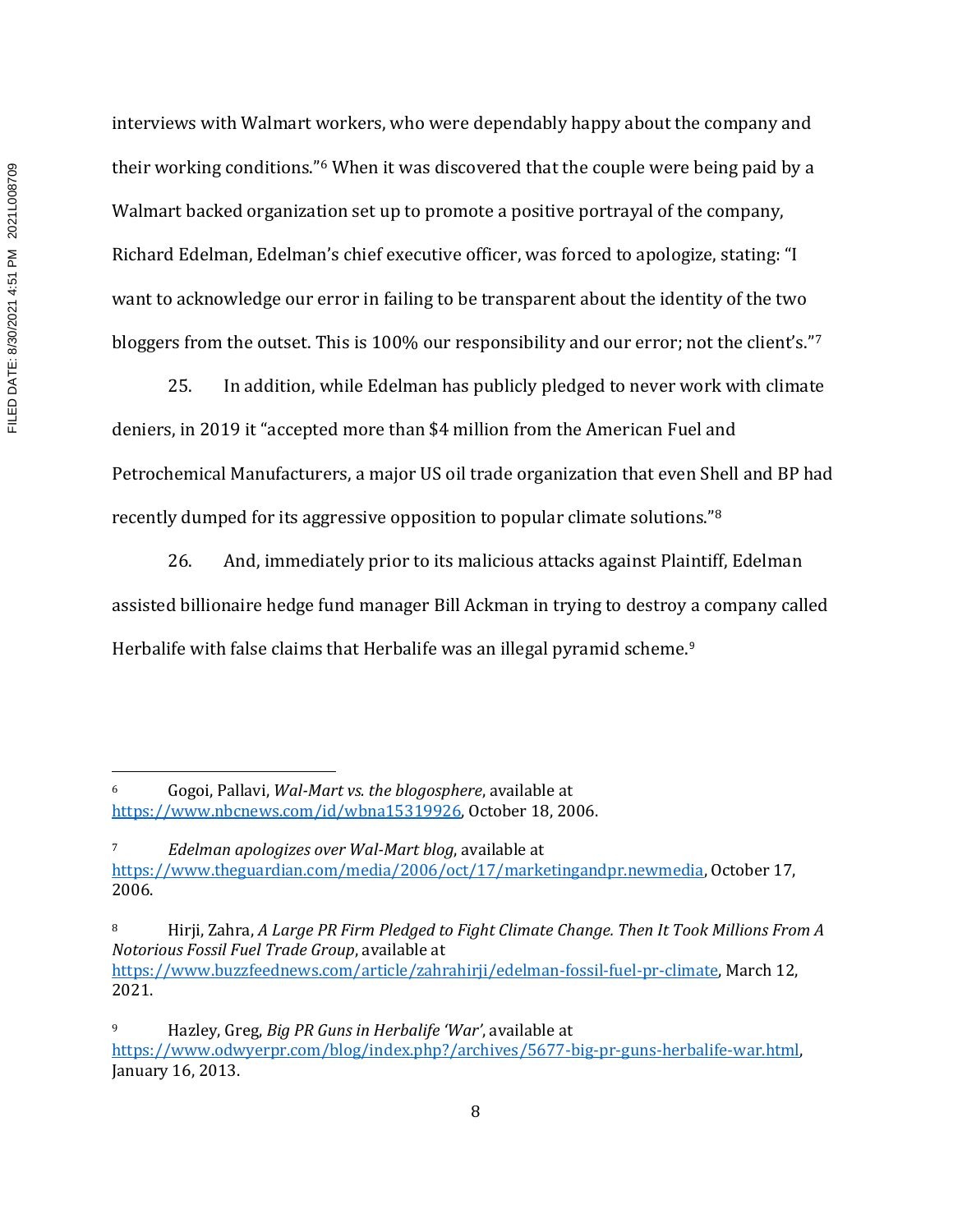27. Edelman's experience in orchestrating deceptive and immoral public relations campaigns made Defendants the perfect partners for Hayman Capital Management, L.P. (**"Hayman"**), a hedge fund primarily in the business of short-selling.

## **B. Hayman retains Edelman to promote a meritless short attack against Plaintiff.**

28. Short-sellers bet that a company's stock price will decline. In the typical scenario, a short-seller borrows shares of a company, normally from a broker or investor, with the agreement to return the shares by a certain date, and then sells the borrowed shares in the market. If the company's share price falls, the short-seller buys the same number of shares back at a lower price and returns the shares to the lender, making a profit on the difference after carrying costs. If, however, the company's share price increases, the short-seller must buy the shares back at a higher price than what the shortseller sold the shares for, therefore losing money on the investment.

29. Hayman retained Edelman as a "paid promoter" in or about December 2015 to facilitate, together with Hayman and its founder, infamous short-seller J. Kyle Bass, as well as other Hayman-affiliated entities, an illegal predatory "short-and-distort" scheme targeting Plaintiff. In this illegal scheme, the short-sellers, Hayman and Mr. Bass here, take a short position in a stock like UDF, and then launch a fact-free, false, and misleading media campaign intending that investors would react to the "distort" by panicking and selling their shares. The panic in the market triggered by the "distort" typically collapses the price of the stock that the short-seller has shorted and the short-seller cashes out its unlawful investment and pockets the unlawful gains.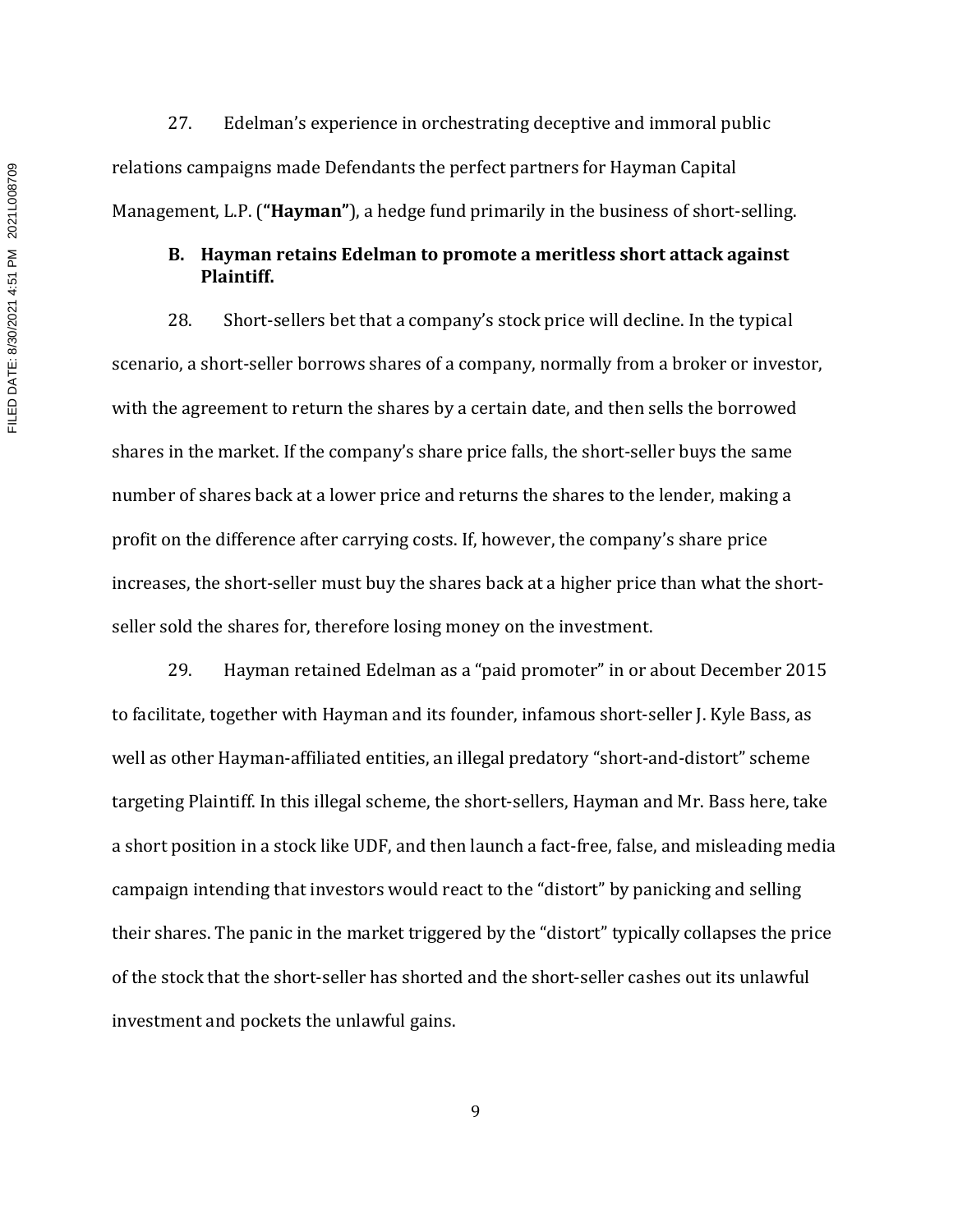FILED DATE: 8/30/2021 4:51 PM 2021L008709 FILED DATE: 8/30/2021 4:51 PM 2021L008709

30. Defendants knew that the majority of Plaintiff's portfolio was capital committed to financing land acquisition and development, and that the abrupt and wholesale reduction in capital by Plaintiff's lenders in reaction to the illegal short-anddistort scheme would create liquidity issues for Plaintiff. This made Plaintiff the perfect target for the illegal short-and-distort scheme because "[w]hen the stock of a financial institution is shorted aggressively, leverage constraints imposed by short-term creditors can force the institution to liquidate long-term investments at fire sale prices."10

31. Mr. Zilka and the Chicago Office developed, managed, and directed media and social media campaigns to further the illegal scheme by disseminating scandalous, negative, and false information regarding Plaintiff. A list provided by Edelman to Hayman of Edelman employees involved in the scheme identifies Mr. Zilka first and lists both Mr. Zilka and Justin Frakes, an account supervisor at the Chicago Office, as two of five members on the "Core Team."

32. Edelman and Mr. Zilka knew that Hayman and Mr. Bass were in a financially precarious position that largely depended upon the success of the unlawful short and distort campaign for survival. Mr. Zilka instructed his colleagues that Edelman's reputation was inextricably tied to Hayman and Mr. Bass's success and so everyone working on the matter needed to be "all-in."

33. Defendants identified the objectives of the unlawful scheme at the outset in a PowerPoint presentation delivered to Hayman. The "Communications Objective,"

<sup>10</sup> Markus K. Brunnermeier & Martin Ohemke, *Predatory Short Selling* (Nat'l Bureau of Econ. Research, Working Paper No. 19514, 2013).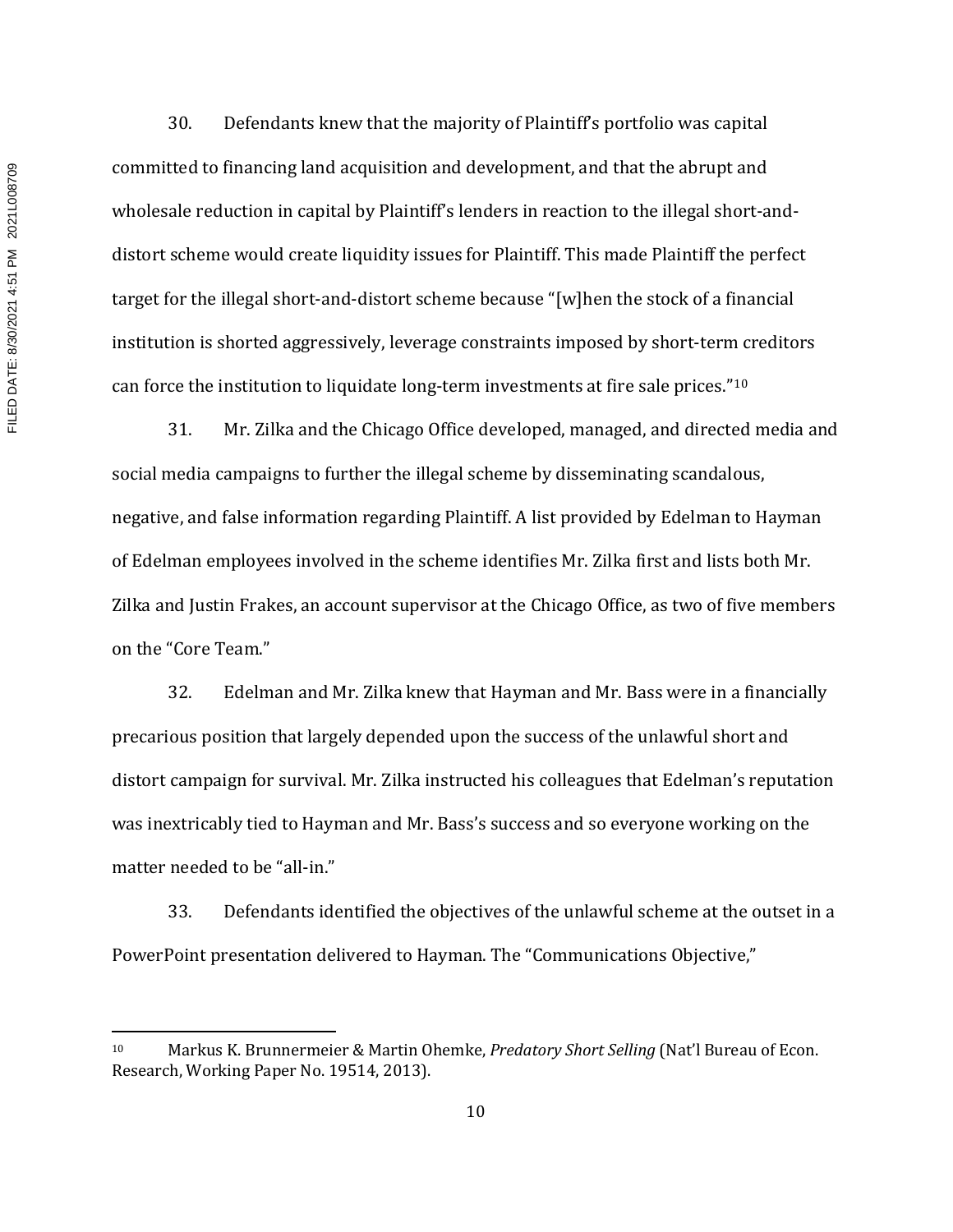Defendants stated, was to promote "Kyle Bass' latest short" and reveal the supposed "business at the heart of a Texas based billion-dollar Ponzi-like real estate scheme."

34. This "Objective" was intended to lend supposed legitimacy and credibility to a series of anonymous and inflammatory blog posts Mr. Bass had made falsely accusing Plaintiff of being a "Ponzi scheme." The blog posts appeared under such pernicious titles as, "A Texas-Sized Scheme Exposing the Darkest Corner of the REIT Business, United Development Funding (UDF)," and claimed that Plaintiff's business practices were "sinister." The anonymous blog posts claimed Plaintiff's retail investors were "gullible" "victims," and accused Plaintiff's largest group of borrower entities, Centurion American Development Group (**"Centurion"**), of having conflicts with Plaintiff's executives and officers and of supposedly being in on the Ponzi-scheme, as Plaintiff and Centurion were not actually developing property. Defendants undertook to publicize these false statements, and statements like them, under Mr. Bass's real name, as if these were facts he had supposedly uncovered.

35. In fact, Defendants knew they were all lies. Indeed, as Defendants presented the "Business Objectives" to Hayman and Mr. Bass, the unlawful scheme had three goals: to "(1) Drive [Plaintiff's] stock to zero;" "(2) push regulatory bodies (SEC, FBI) to act;" and "(3) prevent UDF from retaining [an] auditor prior to March 1 earnings report."

36. Defendants' stated "Strategy" involved "educating the media" through purported "Hayman Capital research"—consisting of the false blog posts, fact-free speculation, and misrepresentations about development projects—to "reveal [the] story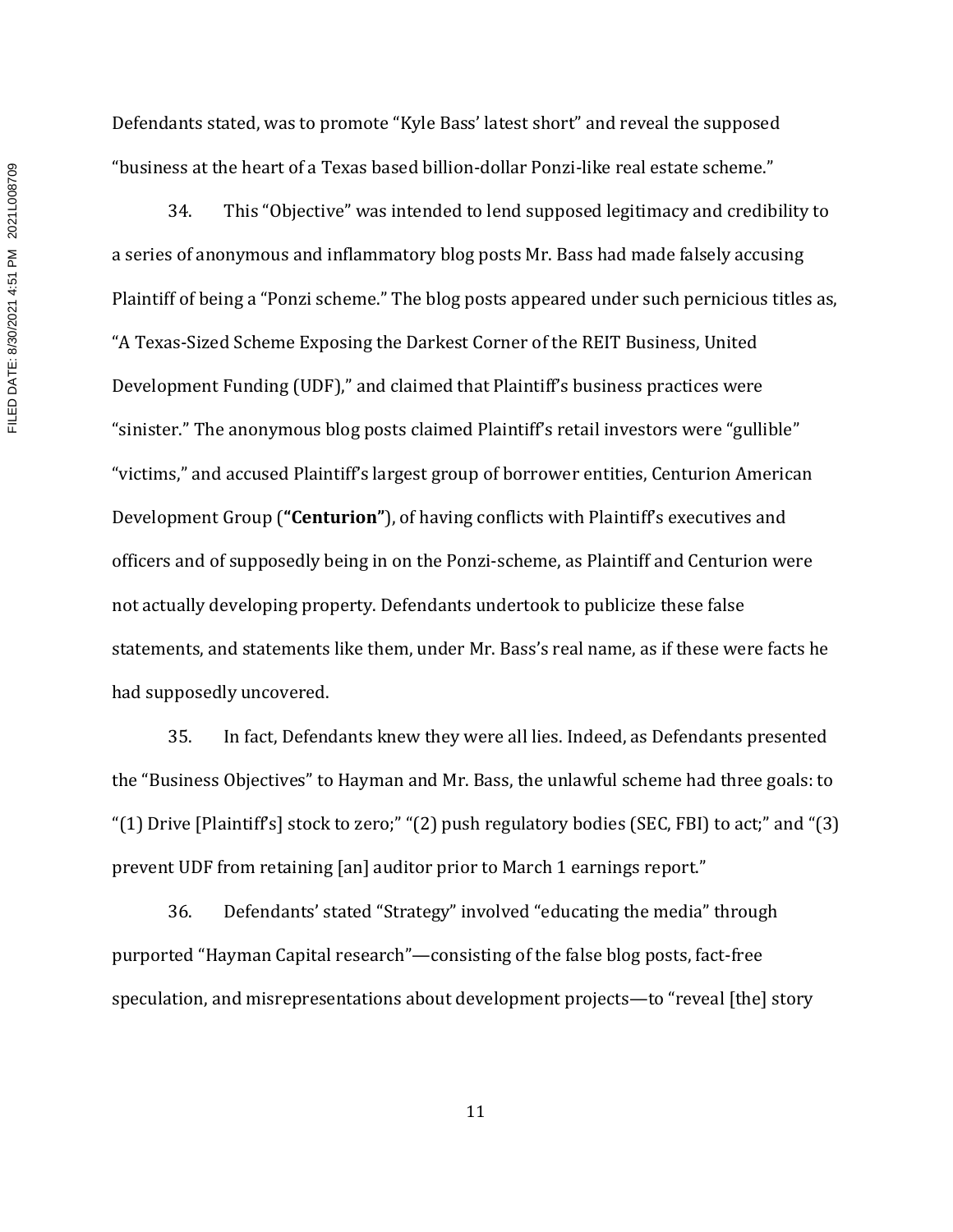FILED DATE: 8/30/2021 4:51 PM 2021L008709 FILED DATE: 8/30/2021 4:51 PM 2021L008709

behind [the] short," thereby "inciting public interest and supporting Federal and regulatory investigation[s]."

37. Defendants planned a multi-pronged publicity campaign around these goals and strategies that included the creation of the website, UDFEXPOSED.COM, a targeted "media blitz," paid "content promotion via Twitter and Google AdWords and follower acquisition," and support by "daily content postings" on the website, all designed to tout and reinforce a false story.

38. What followed was an extensive execution of Defendants' strategy, continuing through to at least October 12, 2016, of multi-pronged, "daily" attacks against Plaintiff to instill a series of lies that Plaintiff was a supposed Ponzi-scheme.

## **C. Defendants create and design UDFEXPOSED.COM to promote and multiply lies against Plaintiff.**

39. On January 8, 2016, Hayman purchased the right to the domain name www.udfexposed.com, for a website Defendants were designing in furtherance of the unlawful scheme. On or about February 4, 2016, the new website "UDFEXPOSED.COM" launched.

40. Consistent with Defendants' plan to promote Mr. Bass's previously anonymous false attacks, Defendants designed the professional-looking website to promote that it was published in the name of "Hayman Capital Management LP," with a picture of Kyle Bass displayed prominently on the home page.

41. Defendants designed the website to appear to contain an in-depth analysis of UDF's business, accounting and other core matters, and the heart of the website is that UDF is being "exposed" as a worthless business that was fraudulently operated and that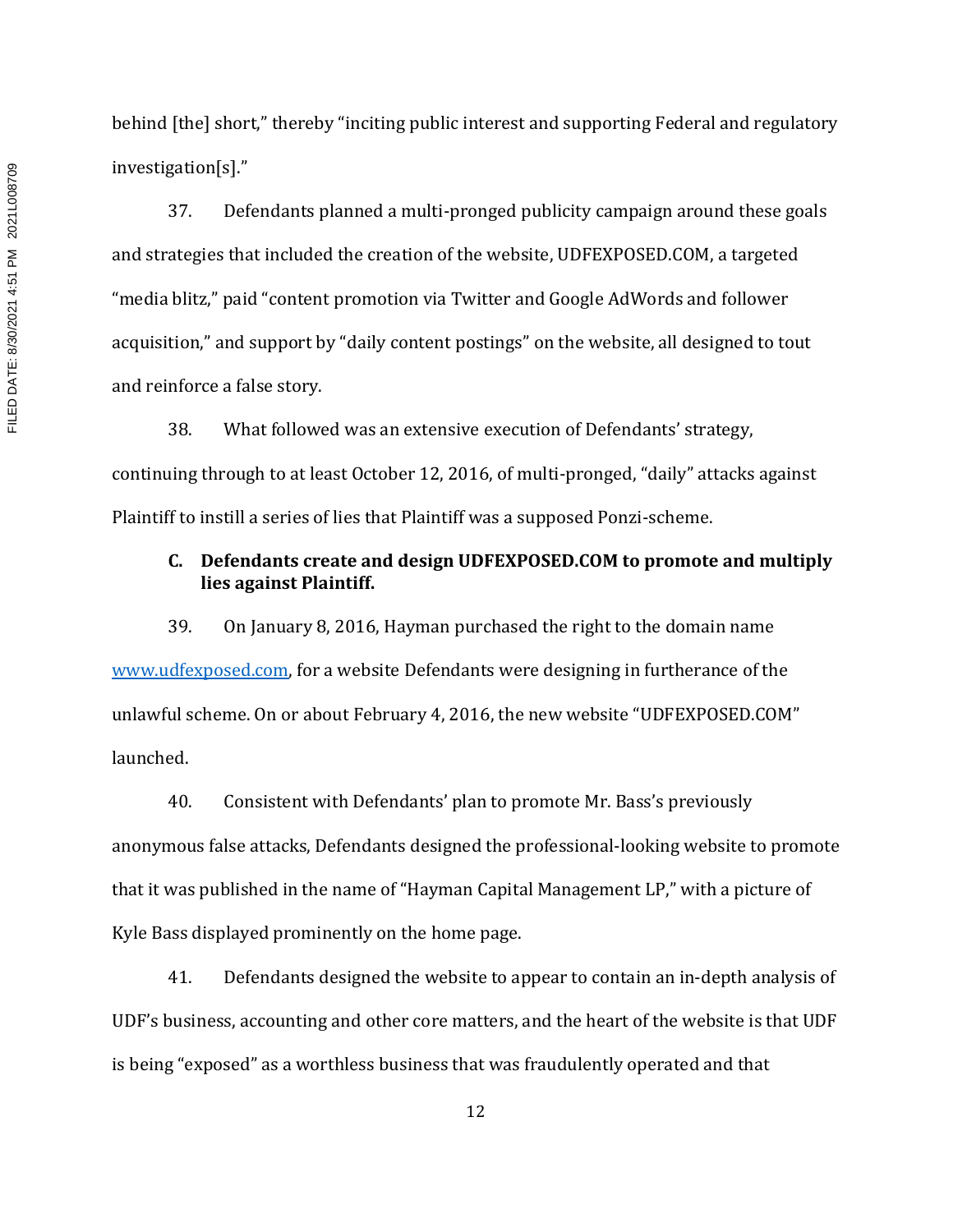investors face a total loss of their investment. UDF is falsely referred to as a "Billion Dollar House of Cards." The import of this false assertion is further amplified by the name of the website displayed in huge font just above—"UDF Exposed"—with the word "exposed" in red and italics to emphasize that a house of cards is being exposed. The entire bottom of the front-page states in huge font: "UDF's controversial practices are being revealed by defaults, bankruptcies, lawsuits and resignations."

42. The website features as its first tab after the Homepage a "LETTER FROM KYLE BASS," edited and formatted in whole or in part by Defendants, which purports to highlight Mr. Bass' "research" that he falsely claims shows Plaintiff is a "Ponzi scheme, the size and scope of which exceeded a billion dollars." The letter falsely stated that the UDF funds were "using new investor money to pay existing investors" of other UDF funds, stating that this fit with the SEC's definition of a Ponzi scheme. The letter also falsely claimed Plaintiff was supposedly "preying on Mom and Pop' investors," and that Plaintiff faced "significant bankruptcy risk, which would render its shares virtually worthless." The letter touted the "research on this website," which purportedly "exposes how a Texas real estate developer built a billion dollar house of cards and why it is now on the verge of collapse."

43. These statements were all false. Plaintiff's business was never an investment fraud, never based its distributions to investors on fictitious returns, and was never a house of cards or Ponzi scheme. Nor was it true that Plaintiff faced "significant bankruptcy risk" that threatened to render Plaintiff's shares "virtually worthless." Plaintiff's shares represented a share of its collateralized, income generating loans so that, even in a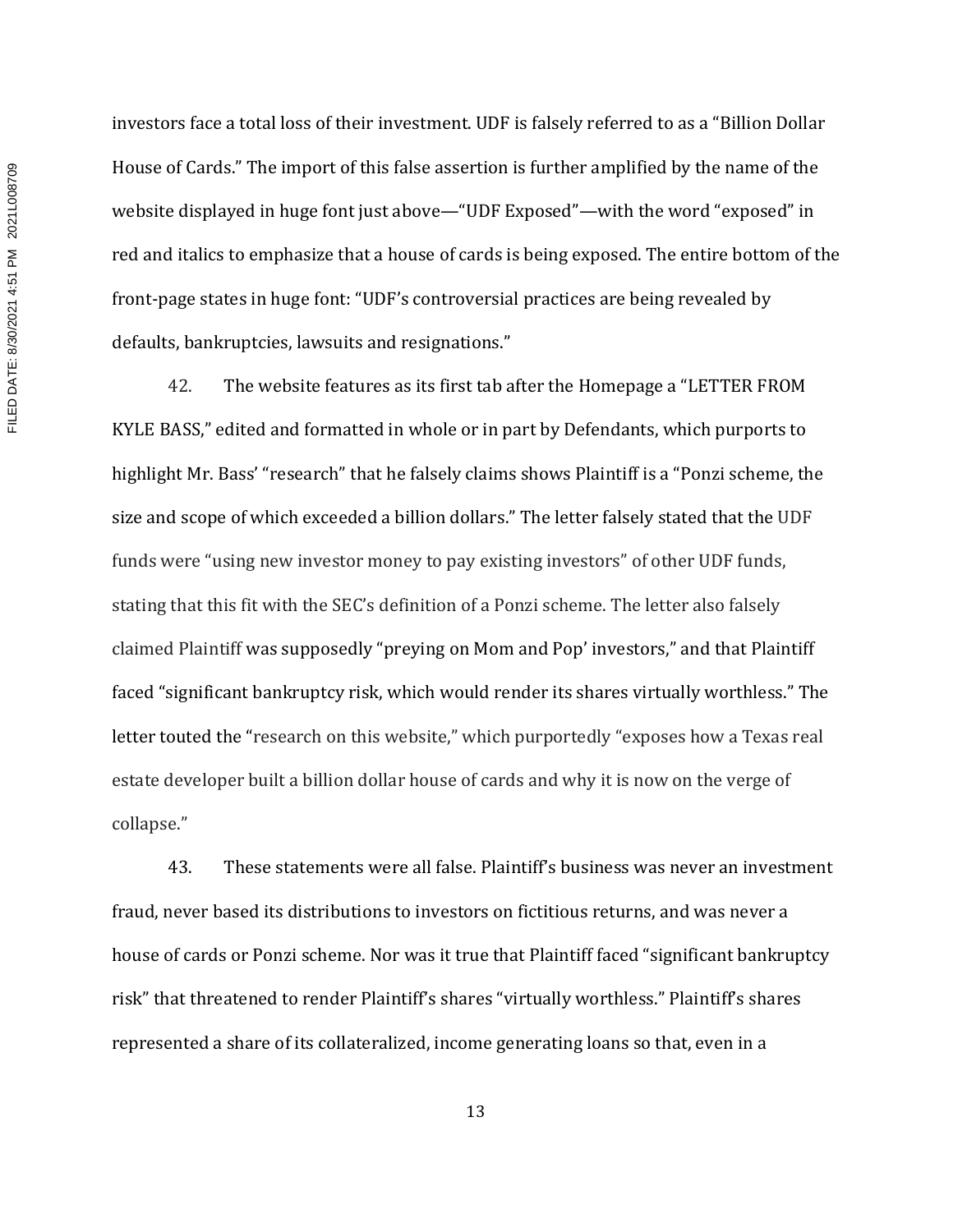hypothetical liquidation of assets, Plaintiff would generate substantial distributions to investors. The shares could not plausibly be considered "virtually worthless."

44. Other sections Defendants designed for the website, purporting to constitute the "research" promised in the "Letter" from Bass, are labeled "Key Facts," "Myth vs. Reality," "News and Research," and "Take Action," in which readers are urged to "submit tips to the SEC" and to join in pending class actions against Plaintiff, with a list of the law firms to contact.

45. Each section, designed by Defendants and written or edited by Defendants in concert with Hayman, continued the drumbeat of lies and misrepresentations that Plaintiff was a Ponzi-scheme on the verge of collapse. The sections are in fact research-free.

46. The "Myth v. Reality" section continues to tout the lie that Hayman had supposedly conducted a "thorough examination of SEC filings, county records and various court documents," and that "[b]ased on Hayman's research and knowledge" Hayman has concluded that "UDF has been misleading investors for years."

47. Defendants repackaged Hayman's previous false attack on Plaintiff's relationship with Centurion, falsely claiming that Plaintiff's business dealings with Centurion were not "arm's length transactions," falsely contending without any factual basis that "loans owed by Centurion typically do not generate any actual cash income," and falsely stating that Centurion was in "financial distress." The facts were exactly the opposite. The loans to Centurion were arm's length negotiated, and normally generated cash flow to Plaintiff from the repayment of principal and accrued interest upon sale of land pods or the developed properties. And Centurion was not in financial distress.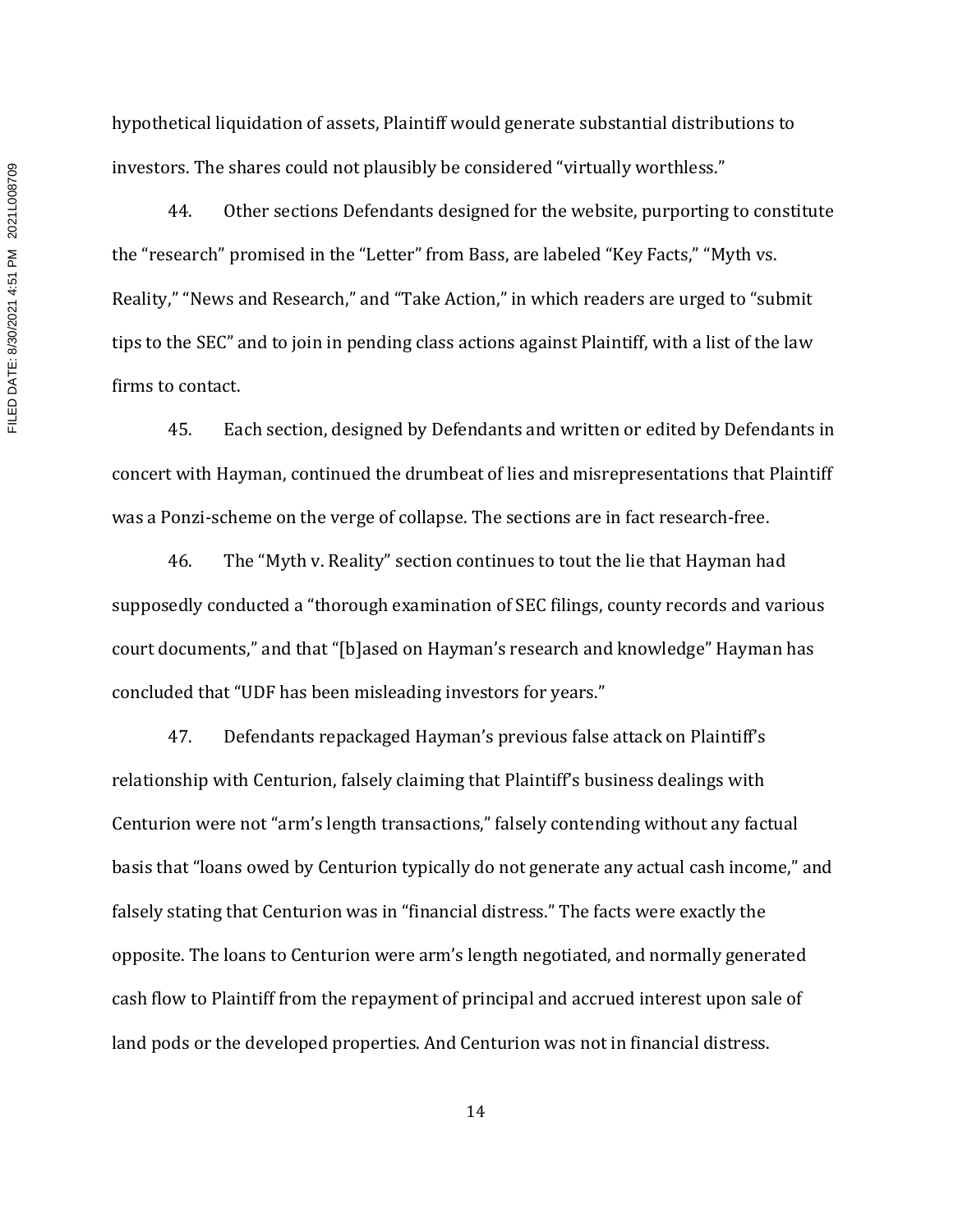FILED DATE: 8/30/2021 4:51 PM 2021L008709 FILED DATE: 8/30/2021 4:51 PM 2021L008709

48. The false attacks also asserted that Centurion was supposedly paying "two times the market rate in this low interest rate environment" when agreeing to pay 13% interest on loans. In truth, Centurion was paying market rate on comparable acquisition and development loans. Defendants also promoted the false suggestion that Centurion was not developing any property, and that the Centurion loans were being misappropriated, stating: "If there is no development, WHERE DID ALL THE MONEY GO?" [all caps in original]. Anyone familiar with the industry, including Hayman and therefore Defendants, knew that loans to Centurion regularly generated cash later in the development cycle when properties sold.

49. Defendants published and promoted Hayman's false statement that Plaintiff was "misleading investors" and had supposedly lied in an SEC filing in claiming that it "has not invested in loans secured by unimproved real property."

50. This was the supposed "research," nothing more than a series of lies and misrepresentations Hayman had concocted, that Defendants expanded on and promoted to achieve the stated goal of wiping out Plaintiff's stock price and decimating Plaintiff's current and prospective relationships with borrowers, real estate developers, home builders, banks, lenders, investors, title companies and other market participants, as well as auditors.

51. Defendants designed the section "News and Research" of UDFEXPOSED.COM to promote Mr. Bass's supposed expertise in identifying Ponzi schemes. Defendants posted a previously anonymous, unsigned letter sent to Plaintiff's former auditor, Whitley Penn, but which Defendants now attributed to Mr. Bass, as purported evidence of his experience.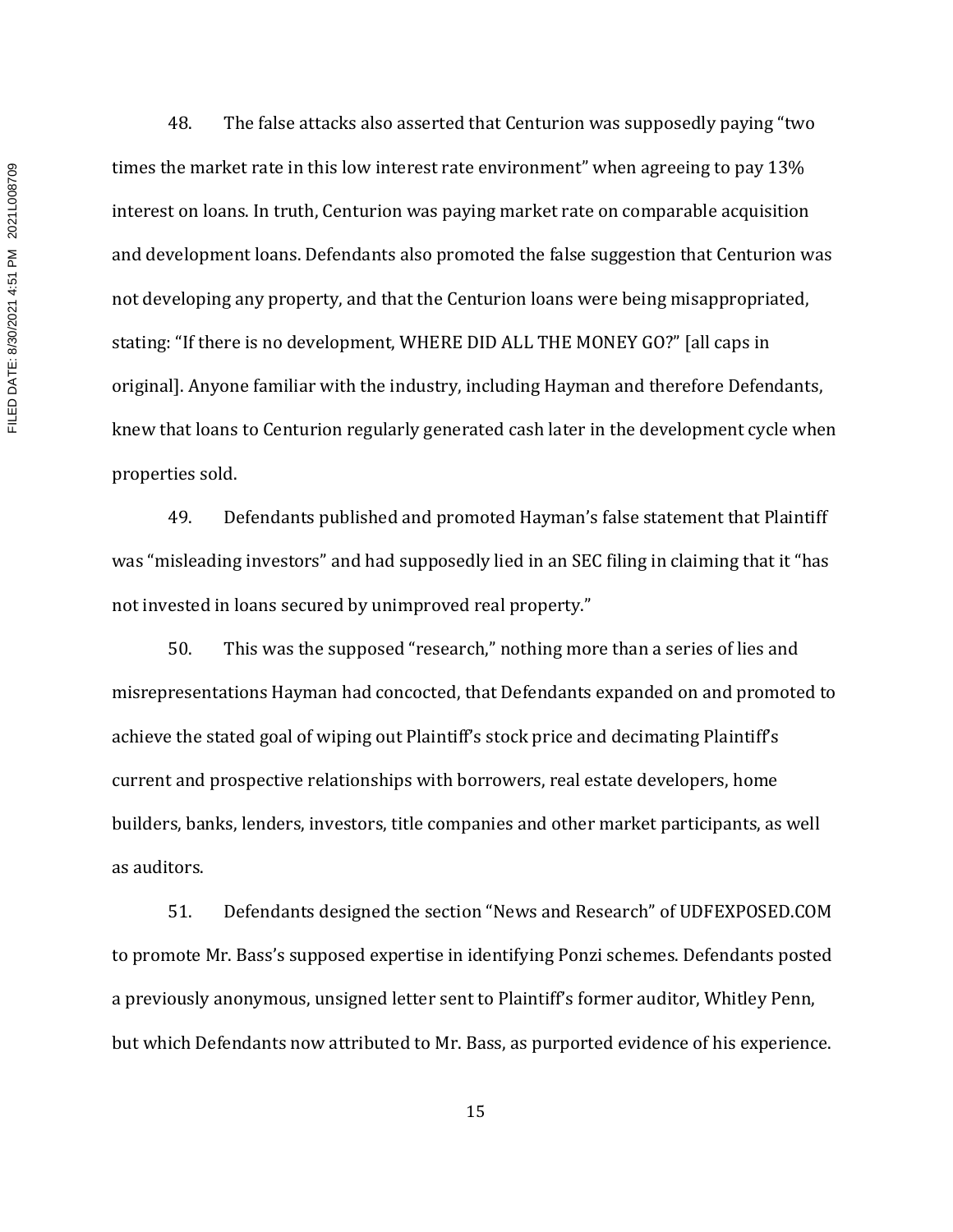Whitley Penn had previously concluded its audit and accounting services for Plaintiff, confirming Plaintiff's statement in a SEC filing that Plaintiff and Whitley Penn had no disagreements over Plaintiff's financial statements. In the letter Defendants published, Hayman attacked Whitley Penn for having supposedly lied to the investing public by concealing supposed undisclosed and unspecified "disagreements," and for having supposedly ignored a series of purported "red flags" that amounted to baseless speculation about the collectability of loans and the solvency of borrowers. The letter questioned "the legitimacy of the UDF structure," the "condition of the Companies," and "Whitley Penn's prior audit work."

52. Following Defendants' strategy of "revealing" Mr. Bass's latest short and promoting Mr. Bass's supposed experience in uncovering supposed Ponzi schemes, Defendants highlighted the unsupported Whitley Penn letter on the website as evidence of Plaintiff being the supposed "house of cards" myth Defendants were attempting to portray.

53. Defendants did the same with other previously anonymous Hayman attacks, backdating "Posted" items to dates that preexisted UDFEXPOSED.COM by months, to cover up the fact that Hayman and Mr. Bass had made their initial attacks anonymously.

54. To bolster Mr. Bass's credibility, in the "News" section, Defendants republished and highlighted statements by financial news media touting Mr. Bass's supposed ability to predict the fall of real estate and summarizing Mr. Bass's false allegations. Defendants wrote or edited the statement that "[c]overage continues to roll in, helping to shed light on UDF's Ponzi-like real estate scheme . . . Writing for FORTUNE, Jen Wieczner provides an overview of the position highlighting Kyle Bass' experience with real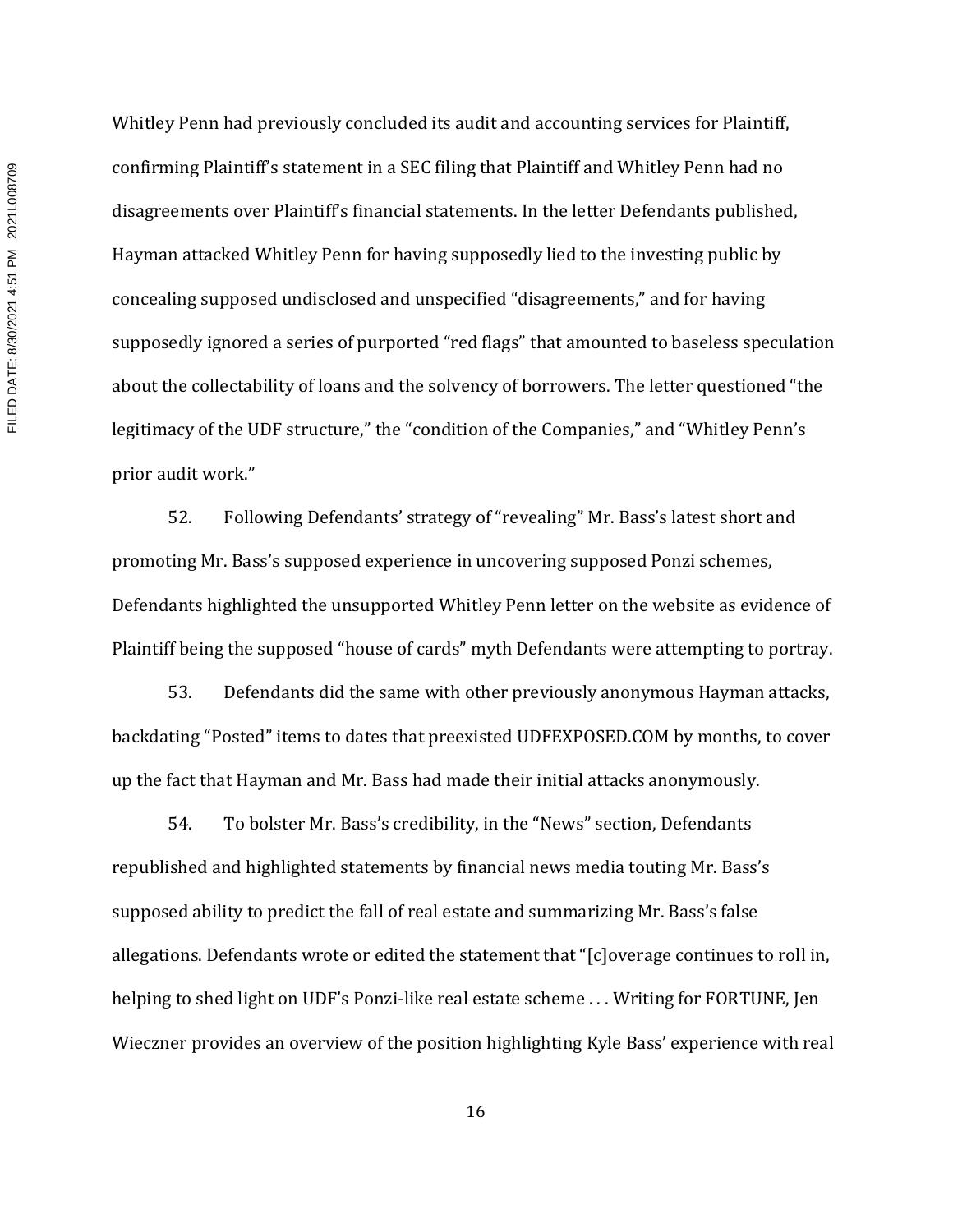estate investments." The quoted article then repeats Defendants' theme that "Bass expects that the firm's downfall will be bankruptcy, calling UDF 'a billion dollar house of cards'" that 'is now on the verge of collapse.'"

55. Defendants also drafted or edited "News and Research" section narratives to accompany several power-point style "research" reports that repeat and expand the previous false claims. One "report," titled "HOW THE SCHEME WORKS," repeats and expands on false allegations against Centurion, giving the false impression that Centurion was supposedly not developing any property.

56. Another report, titled "SHAREHOLDERS IN UDF'S PUBLIC COMPANIES ARE BEING VICTIMIZED BY A PONZI-LIKE REAL ESTATE SCHEME TO KEEP THE COMPANIES AFLOAT," falsely claims that Plaintiff has a "significant bankruptcy risk," which would render its shares "virtually worthless."

57. Another report titled "IRREGULAR PATTERNS RELATED TO UDF'S LARGEST BORROWER" repeats the false statements that "UDF management regularly misleads investors," and that Plaintiff's loans "do not generate actual cash income."

58. UDFEXPOSED.COM continues to be hosted to this day in execution of the scheme and was updated as recently as August 2, 2021.

## **D. Defendants' planned media blitz compounds the lies, putting Plaintiff on the brink of delisting.**

59. Having built a website designed to give the misimpression of purported factbased "research" supporting false claims of a Ponzi scheme, Defendants moved to the next phase of their strategy to destroy Plaintiff—driving traffic to the site and creating negative publicity with a media blitz.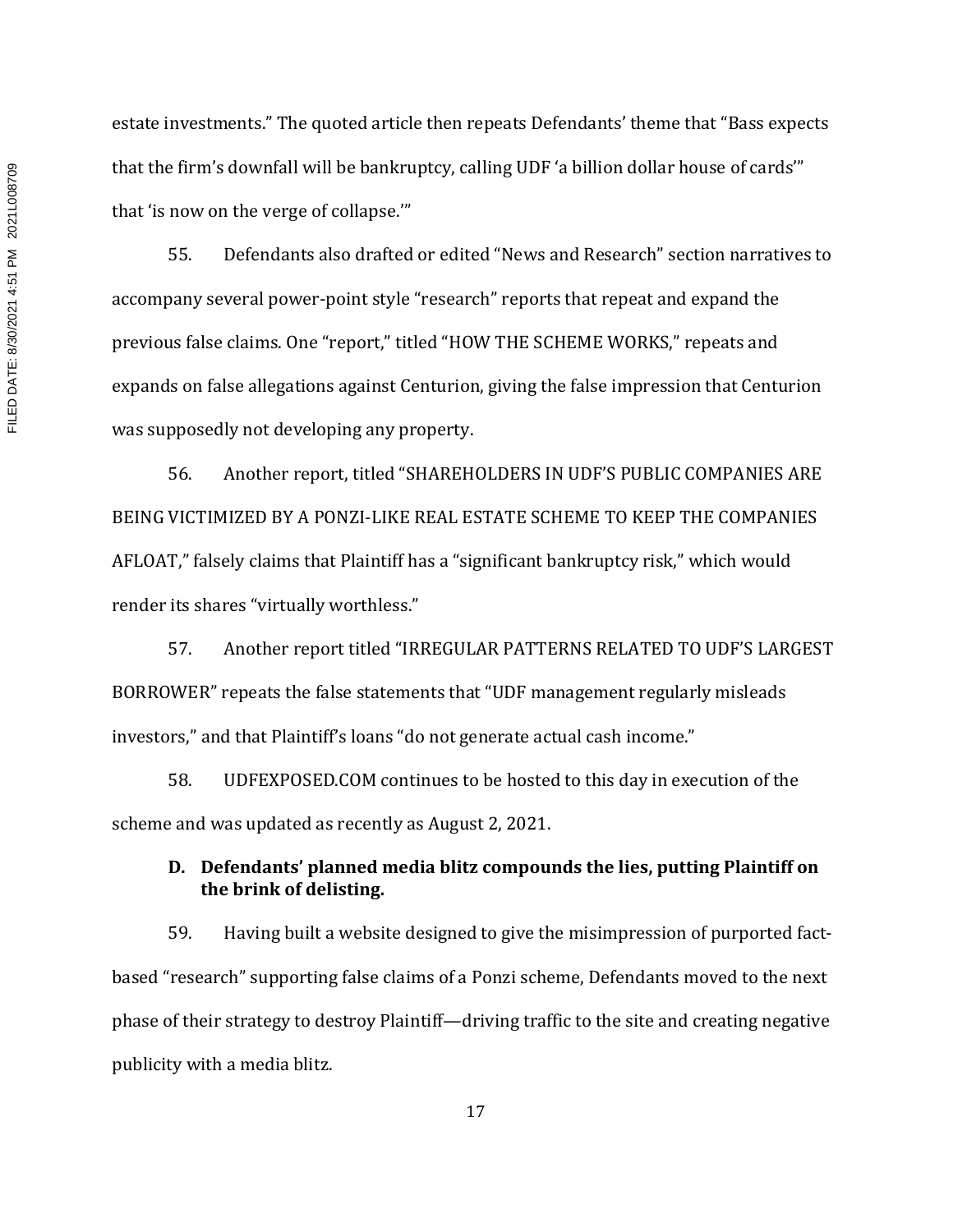FILED DATE: 8/30/2021 4:51 PM 2021L008709 FILED DATE: 8/30/2021 4:51 PM 2021L008709

60. Upon information and belief, as part of their express strategy to drive traffic to the website, Defendants and Hayman reposted the "Letter from Kyle Bass" page from the UDFEXPOSED.COM website as an article titled, "How a Texas Real Estate Developer Built a Billion Dollar House of Cards," on hvst.com—the website Mr. Bass previously posted on anonymously. The article directs readers to the website for purported "additional research" allegedly supporting the misrepresentations.

61. With Hayman's approval, Defendants created a Hayman company profile account on LinkedIn, an account on Twitter called "UDF Exposed," and one or more email accounts, with addresses such as media@udfexposed.com, to disseminate new and varying attacks on Plaintiff. Defendants further carried through on their strategy to purchase Google AdWords to appear on UDF-related search phrases. All of this drove traffic and media attention to the website.

62. Defendants used these accounts to, among other things, purchase and disseminate dark posts<sup>11</sup> and other misleading paid advertisements to the target audience.

63. Defendants designed the paid advertisements to be as attractive as possible, *i.e*., clickbait, for the target audience.

64. Defendants' strategy to create publicity worked, as news of UDFEXPOSED.COM was widely circulated in the days following its launch.

<sup>11</sup> A dark post is an advertisement which allows a company to target specific audiences, particularly audiences that are non-followers of the company, and track the effectiveness of the post in engaging that audience. In addition, dark posts allow companies to send targeted messages that do not post to the company's public page. Thus, the messages appear subtle and personalized, and conceal the fact that they are being disseminated to a larger target audience.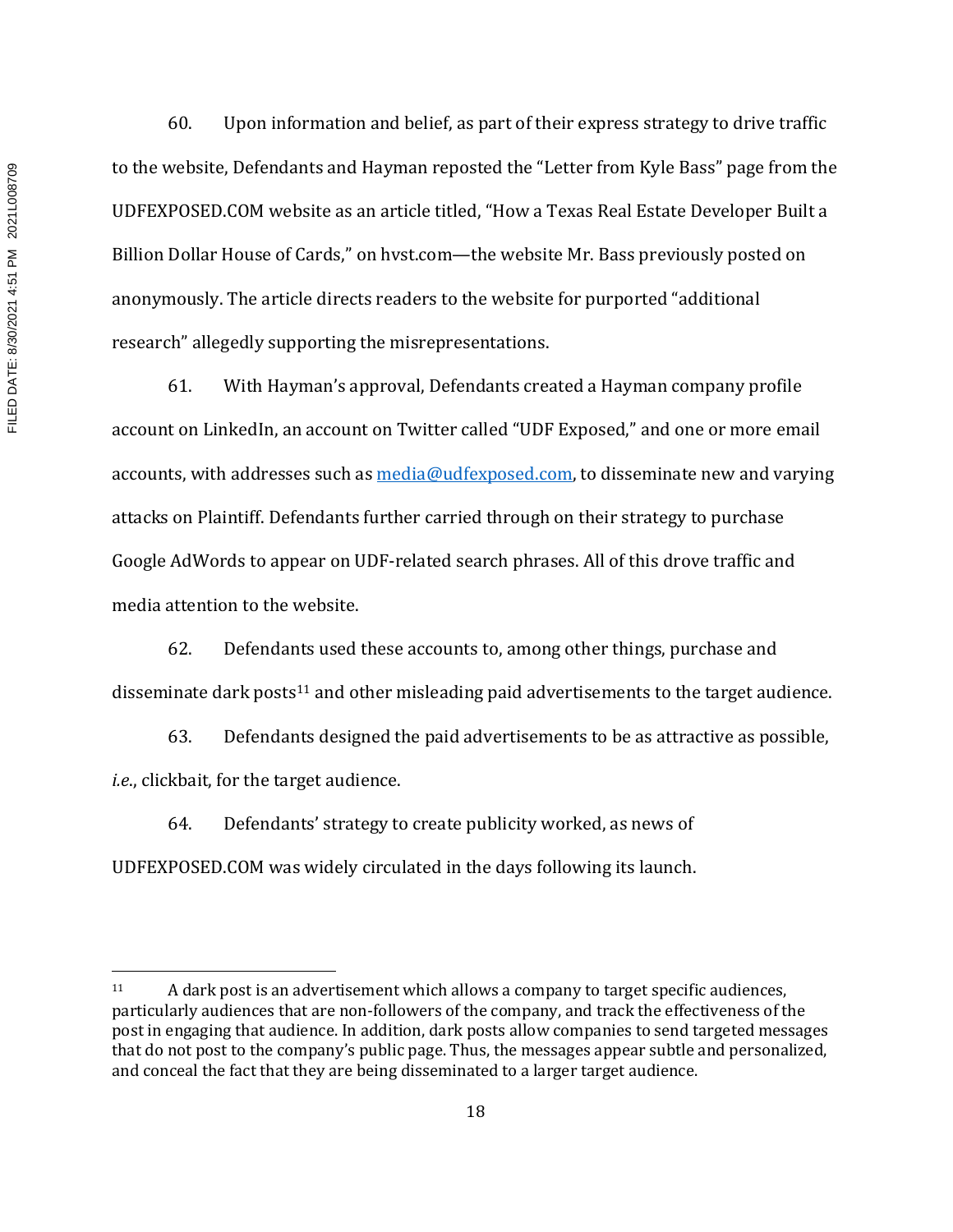65. Within days of the website's launch, the financial press was publishing stories with sensationalist headlines such as, "Kyle Bass on UDF: A Billion Dollar House of Cards," "Kyle Bass Short 'Virtually Worthless' UDF," and "United Development Funding Total Ponzi Scheme, Worth Zero: Hayman." These are just a small sampling of the "earned media reporting" Edelman bragged about securing in furtherance of the unlawful scheme while "ensur[ing] UDF's S[earch] E[ngine] O[ptimization] is permanently ruined."

66. Defendants' planned "media blitz" included a Dallas Morning News article quoting Mr. Bass as saying that while he and his investors made big profits shorting Plaintiff, "We have saved the 20,000 or 30,000 mom-and-pops from giving \$10,000 to \$100,000 to these guys and losing it all. One of our civic duties here is to get the next billion to not invest." That same article also reported that Mr. Bass had been sending letters to the media to get them to pick up his UDF "story."

67. As discussed above, one of the stated goals of Defendants' negative publicity campaign was to prompt the FBI to take action against Plaintiff. Within 8 days of the launch of UDFEXPOSED.COM, the FBI obtained a search warrant for Plaintiff's headquarters. Upon information and belief, Defendants alerted the media to the raid in advance, as Defendants had plotted a media blitz from the very beginning, and reports began running within a few hours. Hayman's general counsel, Chris Kirkpatrick, the former SEC Branch Chief that Bass had utilized to approach the FBI, abruptly resigned from Hayman a few months later.

68. On February 18, 2016, Plaintiff's share price traded below \$4 per share, a precipitous drop from only two and a half months before, and Nasdaq halted trading.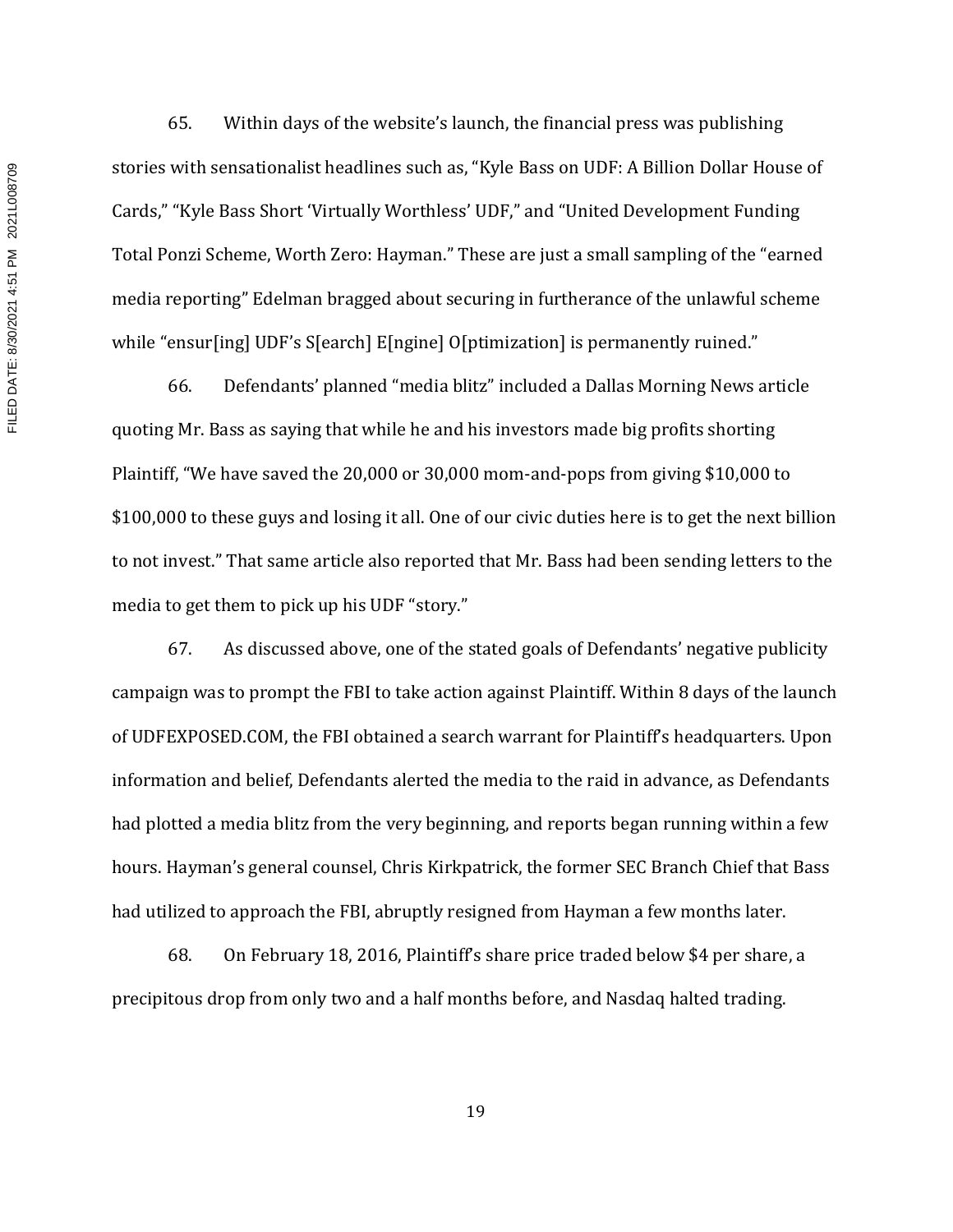FILED DATE: 8/30/2021 4:51 PM 2021L008709 FILED DATE: 8/30/2021 4:51 PM 2021L008709

69. The trading halt caused Hayman a significant problem, however. With trading of Plaintiff's stock halted, Hayman was unable to close its massive multi-million short position by buying back the shares. Hayman needed Nasdaq to delist or issue a formal trading suspension of Plaintiff's stock to open over-the-counter trading as a "grey market" security. This would provide Hayman a financial lifeline by allowing it the opportunity to close its short position by purchasing deeply discounted shares of Plaintiff's stock from institutional investors mandated to sell shares after Plaintiff's stock price dropped outside of the Russell 2000.

70. Anticipating this, Defendants then turned their attention to the final phase of their cumulative strategy—destroying Plaintiff's relationship with auditors and prospective auditors to force Plaintiff's delisting from Nasdaq and make it impossible for Plaintiff to repair current and prospective relationships with borrowers, real estate developers, home builders, banks, lenders, investors, title companies, and other market participants.

## **E. Defendants target Plaintiff's prospective and current auditors, bombarding them with new false claims that the liquidity crisis was supposedly evidence of the purported Ponzi scheme.**

71. Following the first quarter of 2016, Plaintiff received notice from Nasdaq's listing qualifications staff indicating that Plaintiff's stock was subject to delisting because it had not yet filed its 2015 Form 10-K and its first quarter Form 10-Q in violation of Nasdaq Listing Rule  $5250(c)(1)$ .

72. As Plaintiff's delisting was key to Defendants' and Hayman's ultimate goal of driving Plaintiff's stock price to zero, Defendants continued, through about October 12,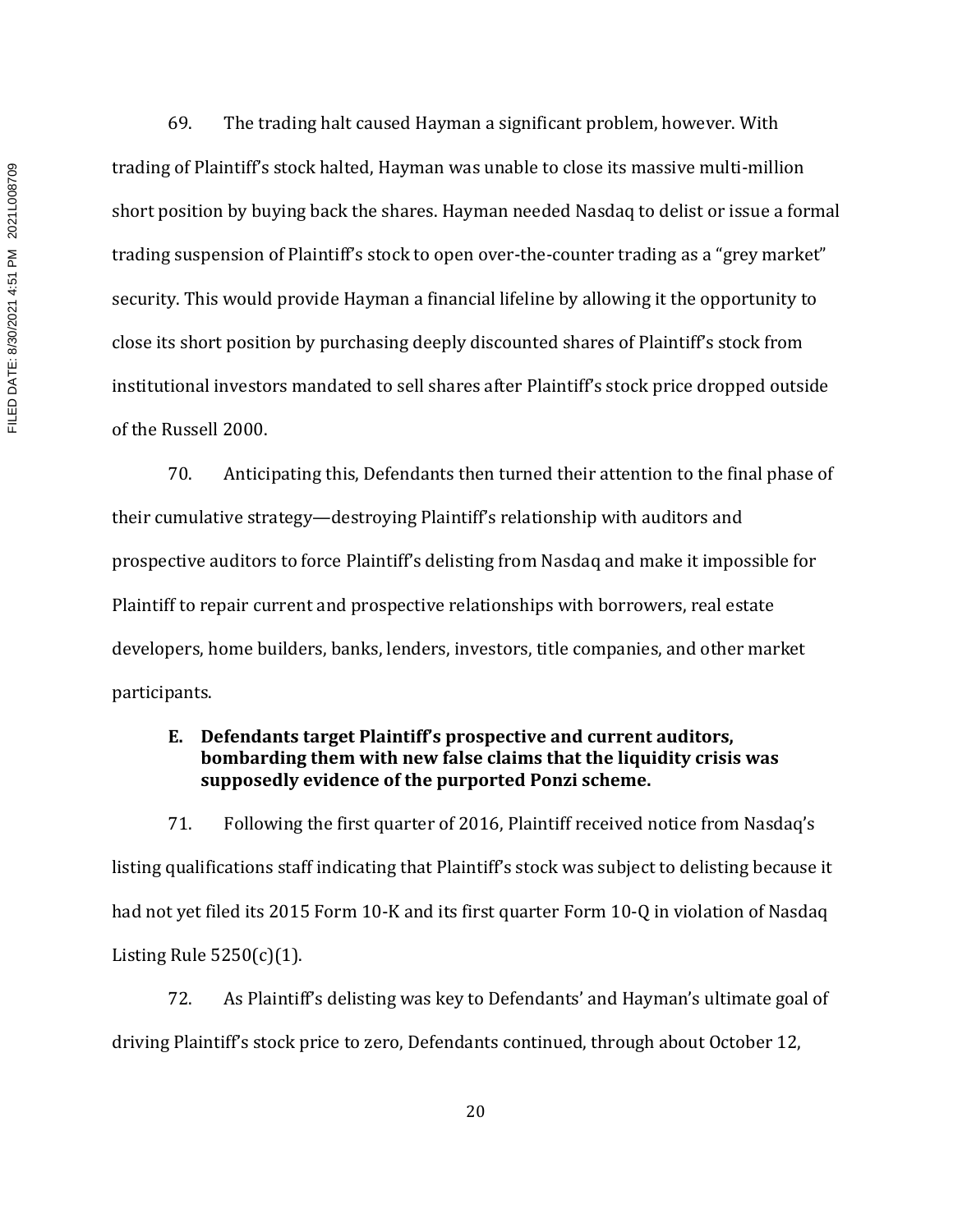2016, to promote and disseminate a series of "studies" and false reports attacking Plaintiff. Following Mr. Zilka's "all-in" directive, Edelman employees continued to orchestrate this malicious promotional campaign to poison Plaintiff's relationships with prospective accounting firms and auditors with lies, disseminated through numerous media outlets, all to ensure that Plaintiff would be unable to file the periodic financial reports necessary to comply with the reporting requirements of Nasdaq Listing Rule 5250(c)(1). Plaintiff had had a reasonable expectancy of a valid business relationship with at least six public accounting firms, dating from the beginning of Defendants' short attack in December 2015 and through the present time. Yet all these public accounting firms declined to represent Plaintiff in response to the unlawful scheme detailed herein.

73. Defendants, Hayman and Mr. Bass worried that if Plaintiff retained qualified auditors to certify financial reports, Nasdaq would allow trading of Plaintiff's stock to resume and the unlawful short attack would be exposed as lies. Accordingly, every time was on the verge of retaining, qualified auditors, Defendants, acting on behalf of and in concert with Hayman and Mr. Bass, stepped up the targeted false attacks. And when Plaintiff retained an auditor, Defendants used false attacks to delay or prevent the completion of certified financial reports.

74. In June 2016 Plaintiff retained the highly reputable accounting firm EisnerAmper as its new independent auditor, filing an 8-K to announce the relationship, and appealed the delisting notice to Nasdaq's hearing panel.

75. On July 25, 2016, the Nasdaq hearing panel agreed to continue listing Plaintiff's stock subject to the condition that, by September 12, 2016, Plaintiff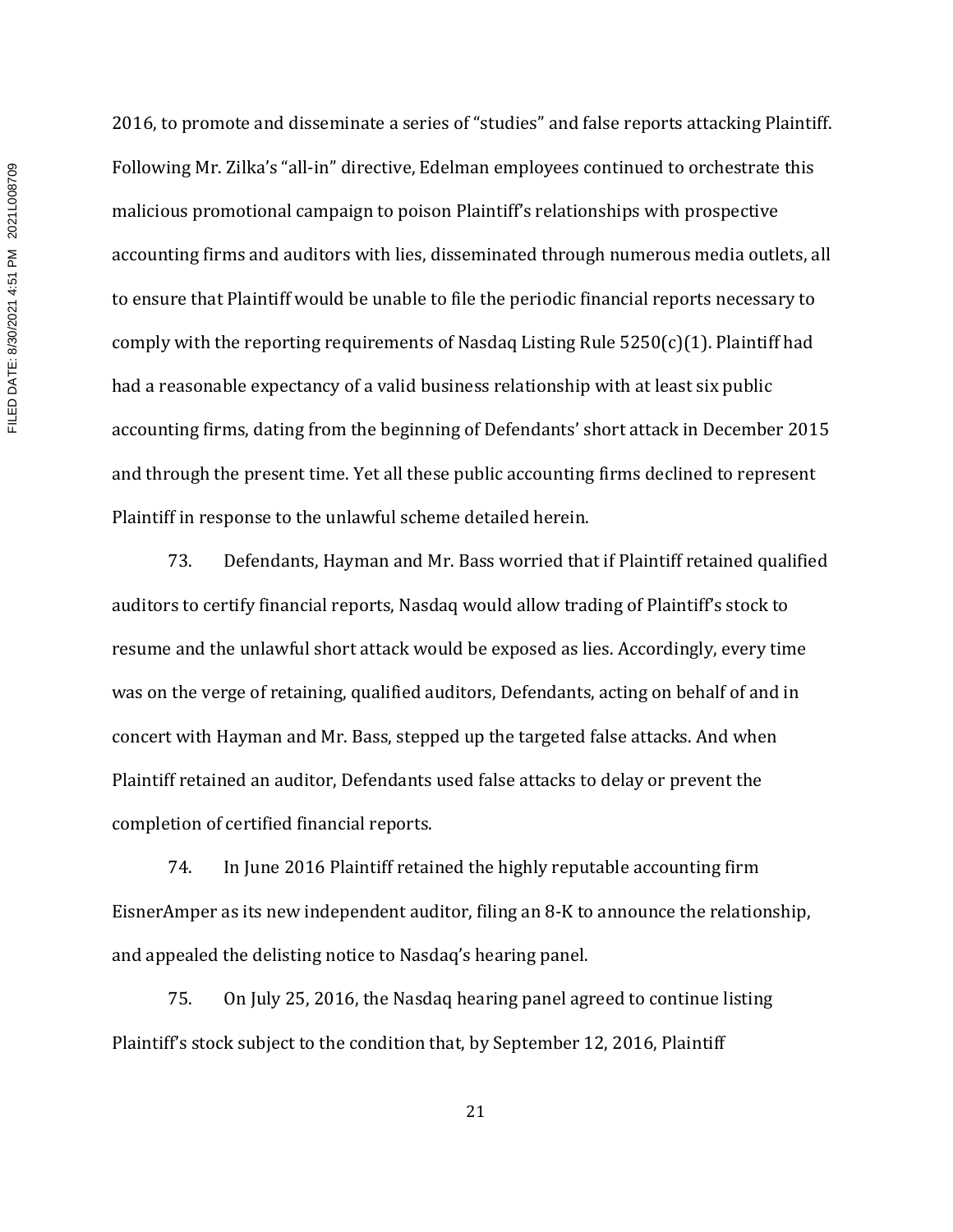demonstrated compliance with Nasdaq Listing Rule 5250(c)(1) by filing its 2015 Form 10- K and first and second quarter 2016 Form 10-Qs. The September 12th deadline was subsequently extended to October 17, 2016.

76. The Nasdaq hearing panel's ruling and subsequent extension of the filing deadline was publicly available and known to Defendants. Defendants knew Nasdaq would delist or issue a trading suspension of Plaintiff's stock, exactly as Hayman desired, if Plaintiff could not file the necessary periodic financial reports by October 17, 2016. And Defendants knew Plaintiff could not file Form 10-K and 10-Q reports without financial statements audited or reviewed by an independent certified public accountant, such as Plaintiff's then-auditor EisnerAmper.

77. Defendants, working with Hayman, therefore poured on the false attacks against Plaintiff, expanding and varying the themes and lies they had been spreading through UDFEXPOSED.COM and other media outlets to get more and more people to believe them, this time claiming that the liquidity crisis caused by Defendants' attacks was the evidence of the Ponzi scheme; a classic assertion made as part of an unlawful predatory short-and-distort scheme.

78. Defendants specifically targeted a new audience comprising EisnerAmper and its employees, as well as prospective accounting firms and auditors (collectively, the **"Target Audience"**).

79. Edelman promoted and disseminated a false and misleading blog post and presentation to the Target Audience titled, "Is UDF a Legitimate REIT?" With the purpose and intention of instilling fear, the presentation warns "Severe Tax Consequences Exist"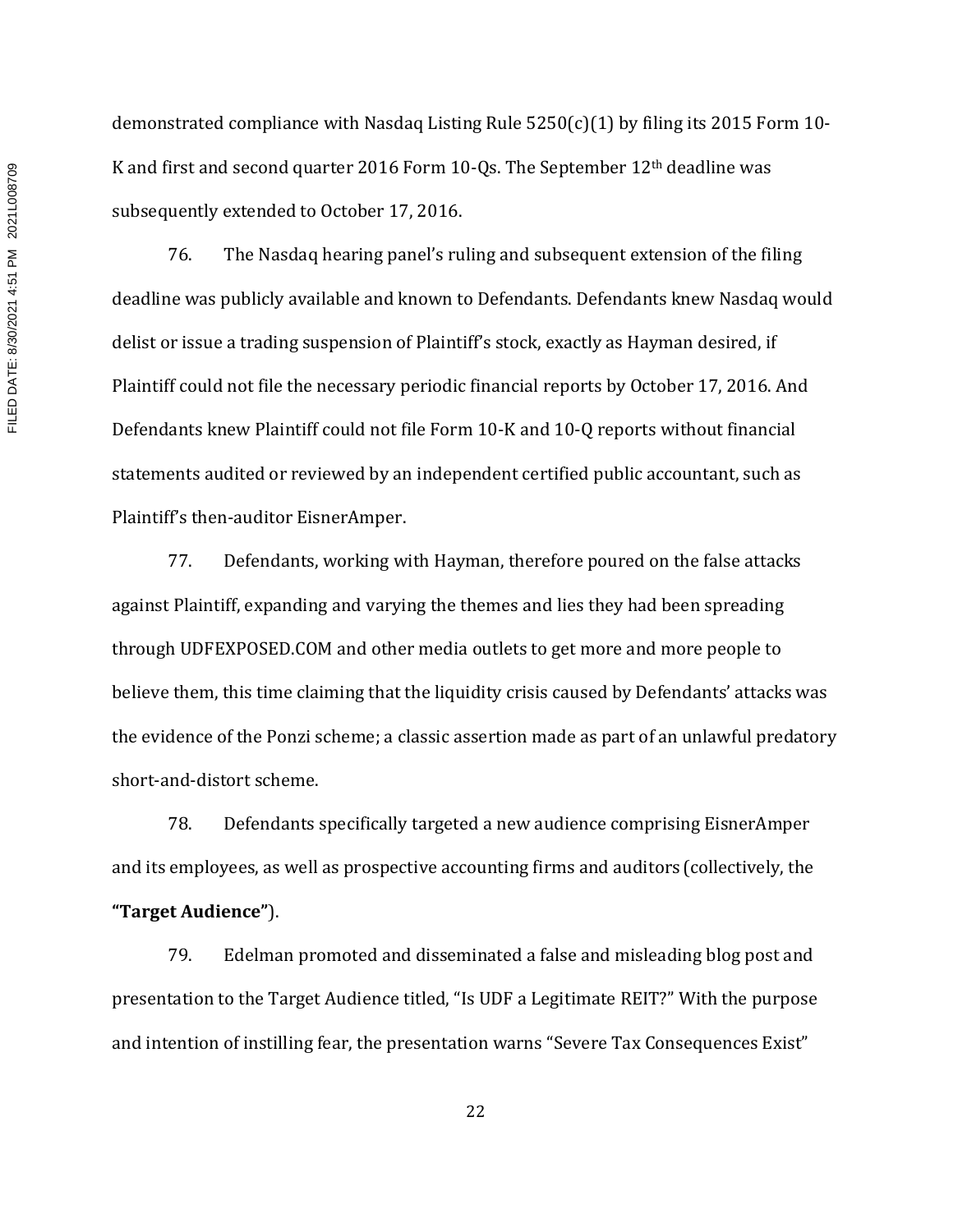and bolded "Income derived from 'prohibited transactions' is taxed at 100%. . . ." Edelman knew this was false as the statements directly contradicted other false statements that the Plaintiff had "fictious returns."

80. Edelman subsequently promoted and disseminated blog posts and presentations to the Target Audience: one titled, "The Precarious Preston Manor;" one regarding Northpointe Crossing, a UDF Family of Funds residential real estate development; one regarding Alpha Ranch, a UDF Family of Funds-financed residential development; and one titled "UDF IV's Stated Financial Position vs. Reality."

81. Each blog post and presentation falsely portrayed Plaintiff's business and the UDF Family of Funds as a worthless Madoff-like Ponzi scheme through which investor funds were being misappropriated.

82. Auditors abhor headline risk. Thus, each blog post and presentation was intentionally designed to provoke unwarranted fear among the Target Audience, namely that any accounting or auditing firm certifying Plaintiff's financial statements would be perceived as complicit in a Madoff-like Ponzi scheme, and that any audit of Plaintiff's finances would require a review going back to Plaintiff's founding in 2008.

83. The presentations are peppered with warning statements, such as the following in the "Is UDF a Legitimate REIT?" presentation concerning one UDF IV loan:

A reasonable auditor would likely question whether the loan to Prosper 236, LLC was appropriately characterized as debt, given the apparent pattern related to the Fort Bend County lawsuit and the common Austin address; this would also likely lead an auditor to question the characterization of all loans given the apparent pattern.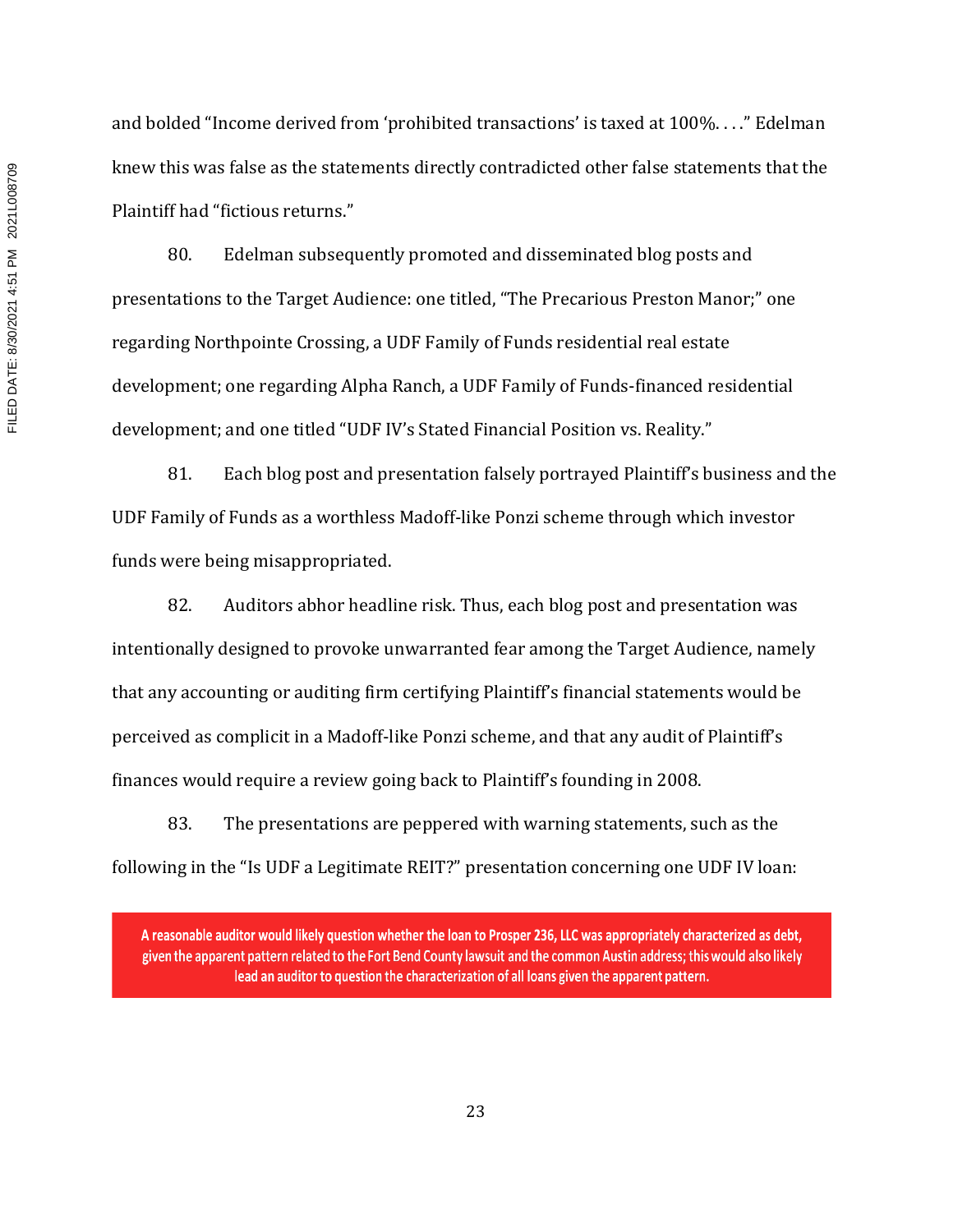84. In addition, the blog posts and presentations falsely used the liquidity crisis already caused by the illegal short-and-distort scheme as purported evidence that Plaintiff's entire business was a fraudulent, insolvent Ponzi scheme.

85. For example, the August 30, 2016 presentation disseminated by Defendants titled "The Precarious Preston Manor," states that "UDF's Ponzi-like real estate scheme continues to unravel as it tried to create liquidity through the dissipation of collateral to repay various creditors. . . ." Defendants knew that this was a lie as they knew the majority of Plaintiff's portfolio was capital committed to land acquisition and development, and that the abrupt and wholesale reduction in capital by Plaintiff's banks in reaction to the illegal short-and-distort scheme would create liquidity issues for Plaintiff. Thus, characterizing Plaintiff as a "Ponzi-like real estate scheme" was both calculated and false.

86. EisnerAmper and other prospective accountants and auditors were specifically targeted with email alerts and dark posts containing these false statements, *e.g*.:

> **ALERT: New Research Posted to udfexposed.com**  View this email in your browser

# **The Precarious Preston Manor**

Hayman's latest research outlines how UDF's Ponzi-like real estate scheme continues to unravel as it tries to create liquidity through the dissipation of collateral to repay various creditors or to satisfy other financial obligations. The presentation outlines the specific questions surrounding Preston Manor, a residential real estate development outside Lubbock, TX, which UDF financed, foreclosed upon and financed again through multiple successive funds, leading up to, and subsequent to, the great financial crisis.

**Read more at the link below.**

### **CLICK HERE TO READ HAYMAN'S LATEST RESEARCH**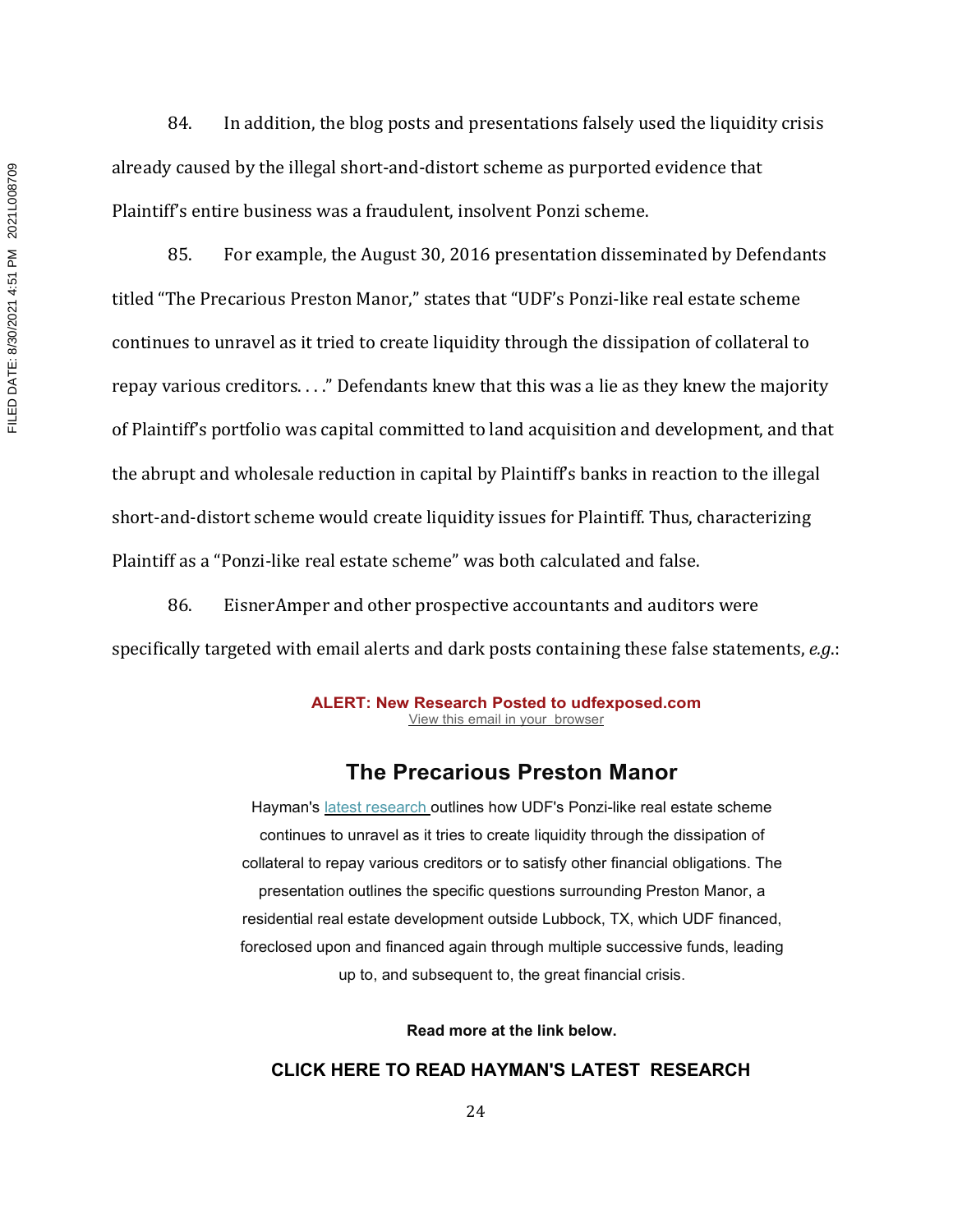87. It was not until April 26, 2018, that Plaintiff had any inkling of Defendants' secret email and dark post campaign directed at the Target Audience.

88. In another example, an October 12, 2016 presentation titled "UDF IV's Stated Financial Position v. Reality," claimed that there are outstanding "questions about what exactly led [Plaintiff's former accountants] Whitley Penn to resign, questions which UDF IV has not to date answered." Defendants knew that was a lie, as Whitley Penn had previously affirmed that they stood behind their prior audits and reviews and had no disagreements with Plaintiff.

89. The same presentation also misrepresented that Plaintiff defaulted on a \$35 million loan on March 4, 2016 while Plaintiff reported assets of \$684 million in a 10-Q filing six months earlier against only \$171 million in debt. The clear implication was that Plaintiff's financial statements were supposedly fabricated. But this is another example of falsely attributing the fallout from the liquidity crisis Hayman and Defendants purposefully and intentionally caused as evidence that Plaintiff was insolvent all along when, in fact, Plaintiff's financial business stress would not have occurred but for the illegal, predatory short-and-distort scheme.

90. Moreover, by October 12, 2016, the date of the presentation, the technical default had been cured by full payment. Yet the presentation disseminated by Defendants misleadingly implied that the repayment was irrelevant, the default "does not square" with Plaintiff's reporting of assets, and the default was a "red flag" and evidence of Plaintiff misrepresenting its purported economic reality. This deliberately distorted the fact that Plaintiff began struggling in December 2015 solely because of Hayman's unlawful scheme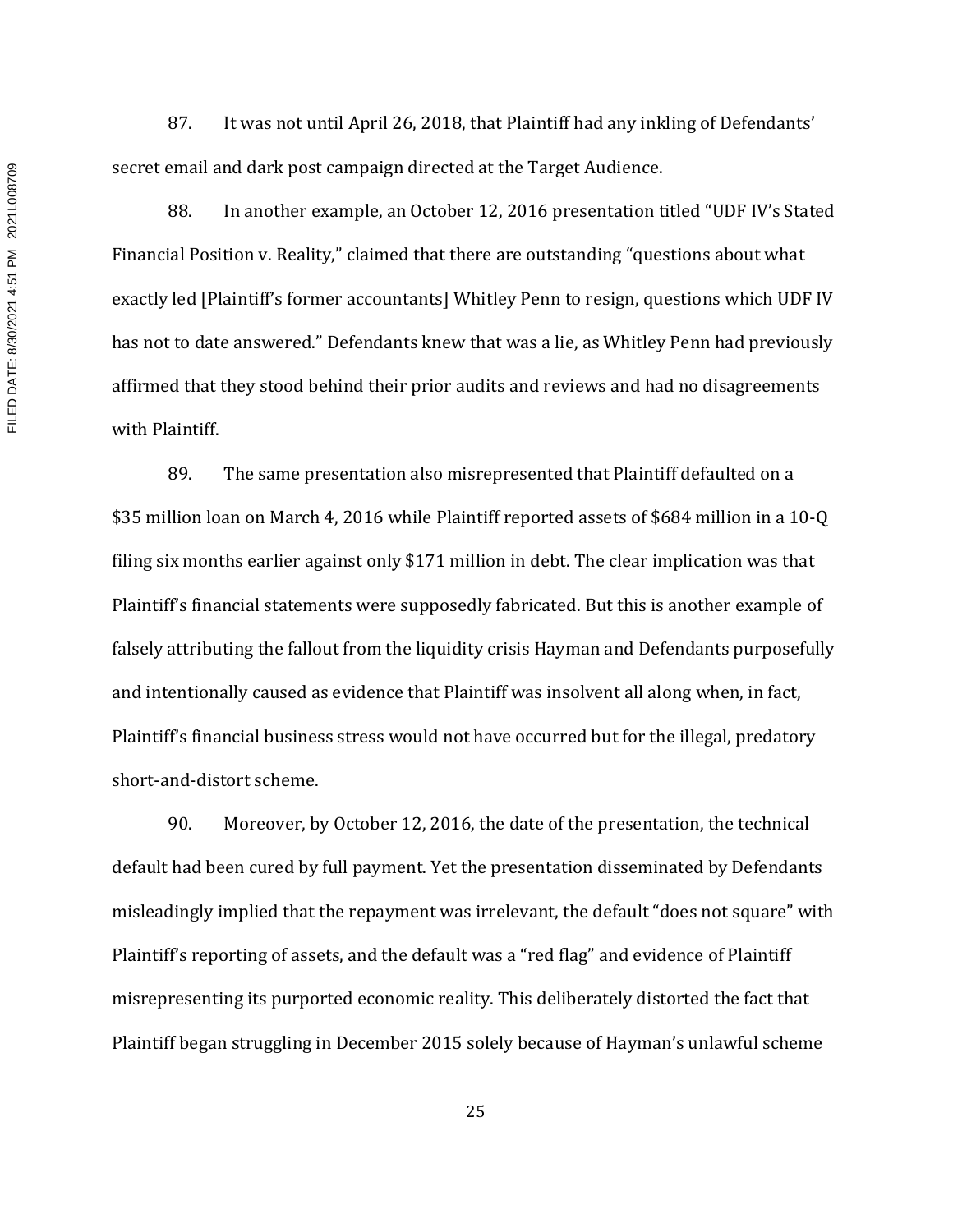in which Defendants substantially participated, and not because of any financial or accounting flaw in Plaintiff's business, and not because it was a Ponzi scheme. Thus, Defendants knowingly misrepresented the intended and natural fallout from Hayman's illegal short attack as the purported "evidence" for Defendants' unfounded accusations that Plaintiff was a supposed Ponzi scheme.

91. By purposefully and intentionally saturating the Target Audience with a steady stream of outrageously false and misleading information, Defendants succeeded in distorting reality and branding Plaintiff as too stigmatizing for the Target Audience.

92. Defendants' dissemination of false statements and malicious public relations attack interfered with EisnerAmper's ability to audit and certify Plaintiff's financial statements in time to meet Nasdaq's extended deadline, and every other qualified public auditor has turned their back on Plaintiff.

93. From the beginning of the scheme, Defendants, working with Hayman, knew they could not rely on a single lie. Rather, their deceptions and distortions constantly evolved, expanded, and grew more targeted with each phase of the scheme. What began as anonymous posts on a blog making a broad array of scurrilous and unsupported accusations of a Ponzi scheme and asking open-ended, speculative questions to create misimpressions, evolved into a professional-looking website that openly and falsely promoted Hayman and Mr. Bass as the attackers in an attempt to give the attacks credibility. When Plaintiff faced delisting and was able to retain a qualified auditor, Defendants refocused the attacks, targeting the auditors, and using the liquidity crisis created by the unlawful predatory scheme as supposed evidence of a Ponzi scheme at the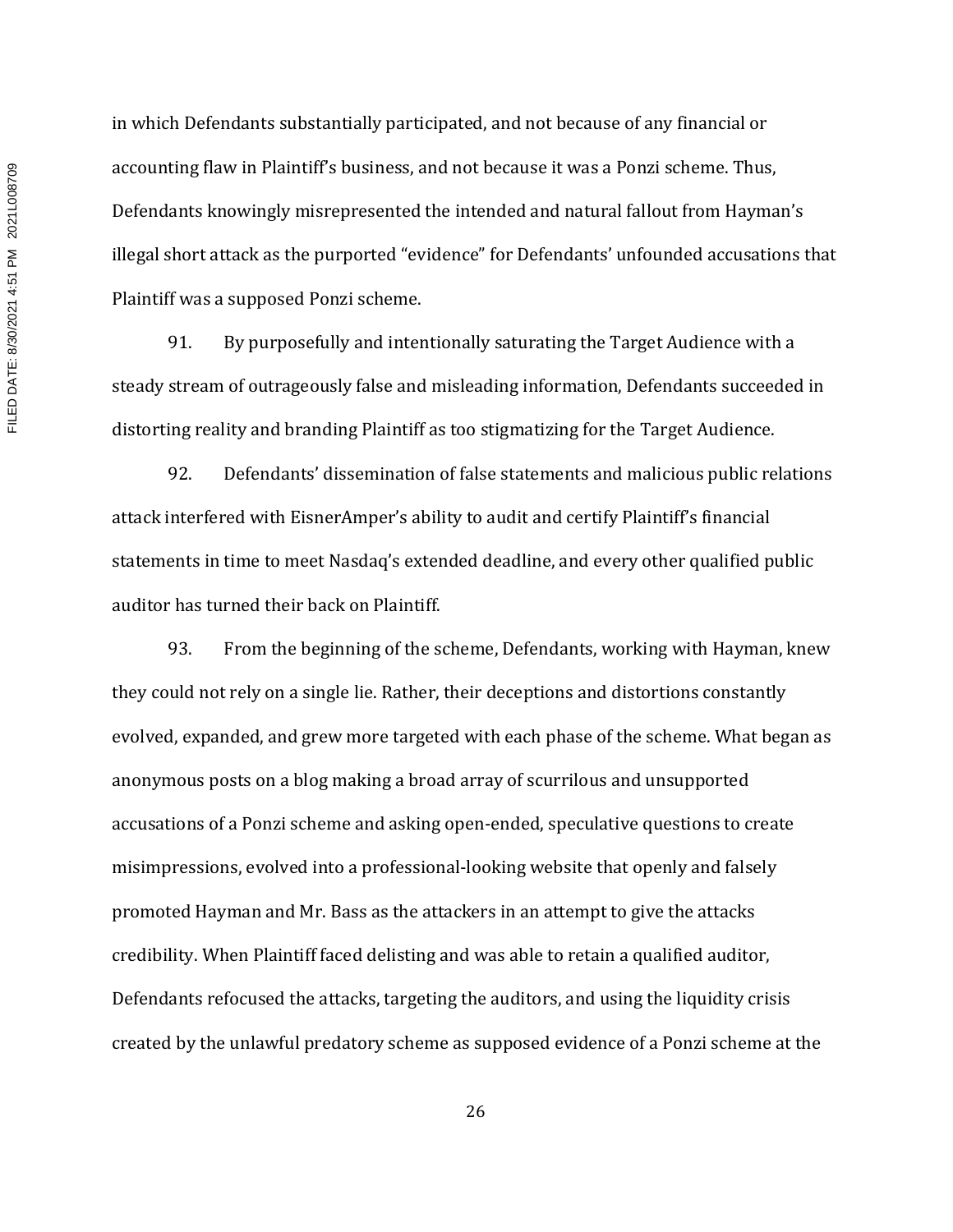end of the scheme. The cumulation of this organized, calculated attack and constant barrage of lies and negative publicity had a devasting impact on Plaintiff.

94. Plaintiff, of course, was unable to meet the extended filing deadline, and the Nasdaq Panel granted no additional extension. Trading in Plaintiff's shares was suspended effective October 19, 2016, and on that date Plaintiff's shares began trading in the grey market.

95. Between October 19, 2016 and October 20, 2016, Hayman closed out the vast majority of its short positions in Plaintiff's stock, purchasing the shares as low as \$1.50. Given that, upon information and belief, Hayman took out a short position of approximately 3.44 million shares when Plaintiff's stock was trading over \$17, Hayman would have profited by more than \$50 million.

## **F. The severe harm Defendants caused Plaintiff touched virtually all aspects of Plaintiff's business.**

96. Defendants' stated intention was to cause Plaintiff severe injury, and that is exactly what occurred. The illegal predatory short attack scheme caused, *inter alia*, (i) a liquidity crisis for Plaintiff and the UDF Family of Funds, as banks and other lenders began cutting off lines of credit, denying routine extensions, and eliminating credit; (ii) the destruction of Plaintiff's current and prospective relationships with real estate developers, home builders, lenders, title companies, and other market participants, as well as auditors; and (iii) the price of Plaintiff's stock to fall more than seventy-five percent in approximately two months before trading was halted by Nasdaq; and (iv) the delisting of Plaintiff's stock, causing the loss of substantial investors and market capital and relegating trading to the grey market, where Plaintiff's stock price dropped to about \$1 or less.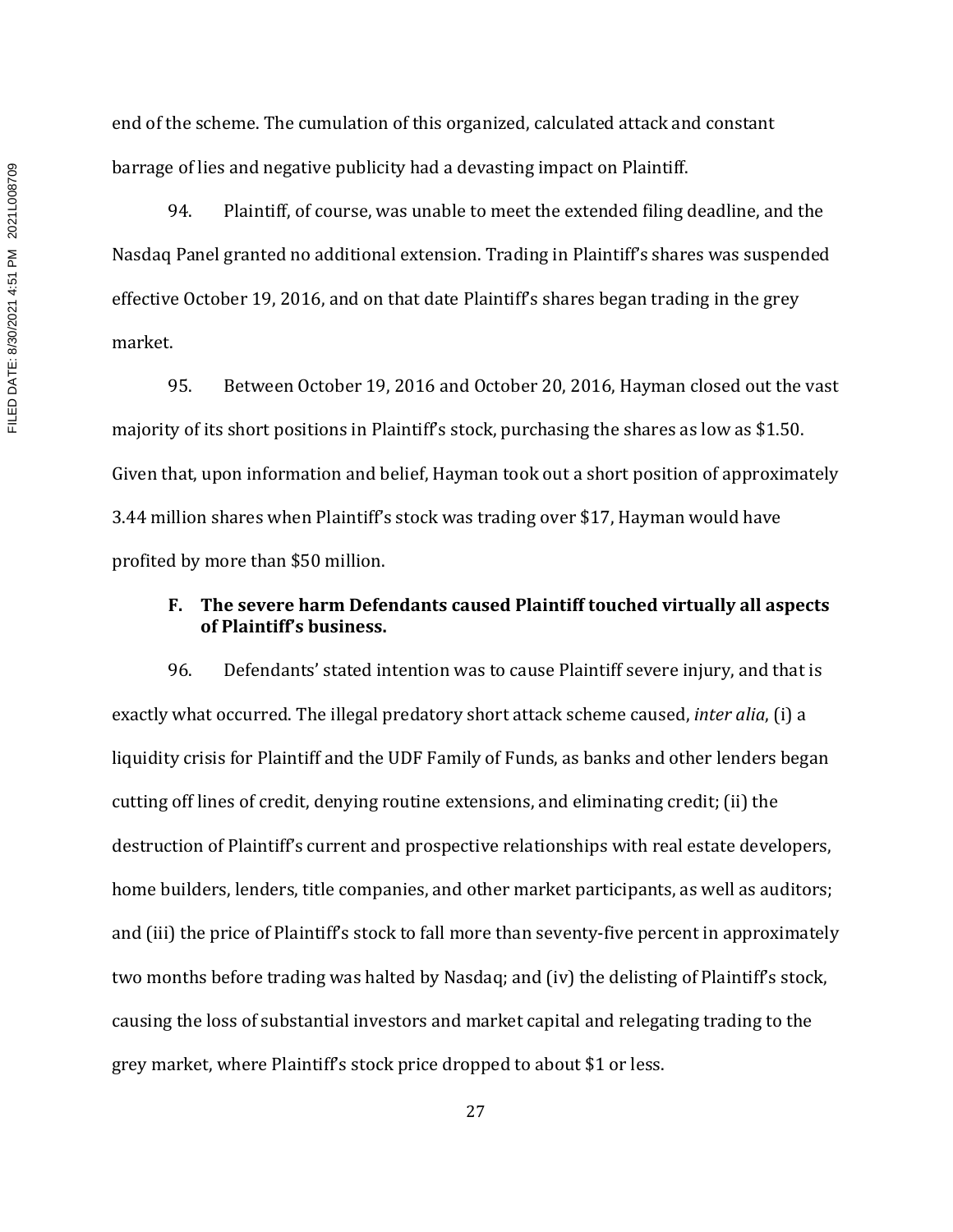FILED DATE: 8/30/2021 4:51 PM 2021L008709 FILED DATE: 8/30/2021 4:51 PM 2021L008709

97. Indeed, Plaintiff's primary source of revenue and therefore profits is the interest earned on loans and its investment portfolio. UDF has two primary sources of capital to make these loans: bank credit facilities and investor equity. UDF uses this capital to issue loans to real estate developers in various stages of development. If UDF's current sources of capital are withdrawn, it loses the ability to earn money on these existing loans. Additionally, if UDF cannot raise new capital, it loses its ability to continue to expand its business (and therefore increase its profits) through new loans to developers.

98. Defendants' attacks on behalf of or in concert with Hayman and Mr. Bass, harmed Plaintiff's access to capital in multiple ways. In response to the false attacks described herein, Plaintiffs' banks and other lenders reduced or eliminated Plaintiffs' current and future credit, accelerated payments on existing loans and otherwise provided less capital and/or favorable terms to Plaintiff. Plaintiff also lost access to other credit markets.

99. Defendants' actions on behalf of or in concert with Hayman and Mr. Bass, caused Plaintiff reduced access to credit and caused Plaintiff to lose profits on and/or equity in loans that Plaintiff sold, liquidated or that borrowers repaid so that Plaintiff could pay down debts to its banks.

100. Plaintiff's second source of capital to lend is investor equity. Defendants' actions on behalf of or in concert with Hayman and Mr. Bass, caused Plaintiff to lose current and future investors. This was one of the stated intentions of the unlawful scheme.

101. The UDF Family of Funds had previously successfully raised over \$1.2 billion in investor capital between 2003 and December 2015. Prior to the unlawful scheme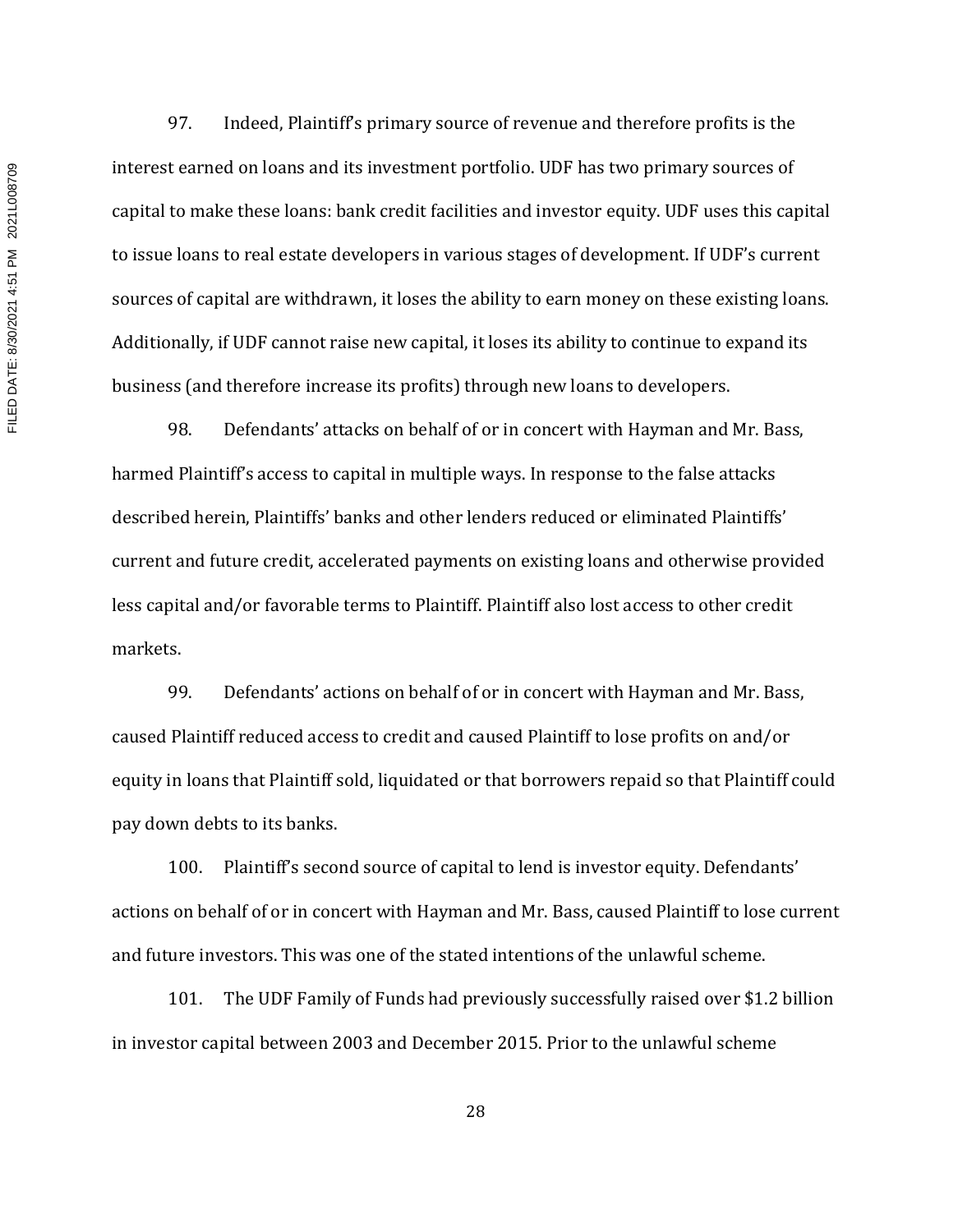perpetrated by Hayman and Mr. Bass with substantial assistance from Defendants, Plaintiff was continuing its growth through investor funding vehicles.

102. Plaintiff sought to raise up to \$175,000,000 through a five-year fixed rate senior secured term loan that Plaintiff was on the verge of marketing prior to the unlawful scheme. Plaintiff planned to use the vast majority of this money to lend to additional projects and earn profits on the interest spread.

103. Per the offering documents, Plaintiff "ha[d] a robust, high-quality backlog of potential loans in Texas, Florida and the Carolinas, and has proven its ability to deploy capital quickly and effectively." As the offering documents showed, Plaintiff had consistently grown at a steady rate.

104. Defendants' actions on behalf of or in concert with Hayman and Mr. Bass, caused Plaintiff to be unable to proceed with this fundraising. They also caused Plaintiff's existing borrowers, including but not limited to Centurion, to reduce their existing and future business with Plaintiff.

105. Defendants' actions on behalf of or in concert with Hayman and Mr. Bass, caused Plaintiff to lose new clients (borrowers) that would have become clients of Plaintiff.

106. Plaintiff has retained the law firms Homer Bonner Jacobs Ortiz, P.A., the Law Offices of Paul E. Pelletier, and Dressler Peters, LLC to represent it in this action and is obligated to pay reasonable attorneys' fees and costs.

107. Any and all conditions precedent to the commencement of this action have occurred, been satisfied, waived, or excused.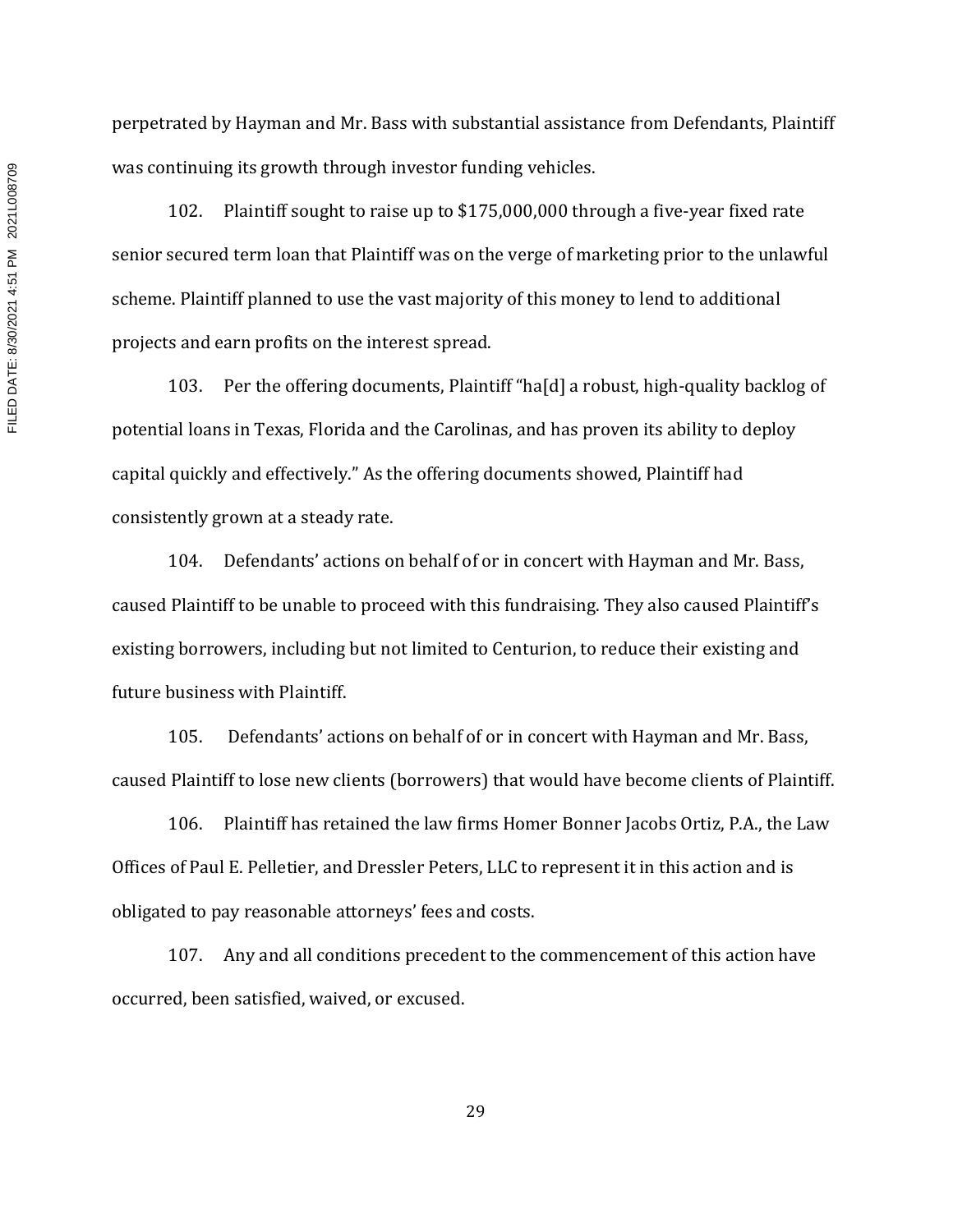#### **Count I – Tortious Interference with Prospective Business Relations**

108. Plaintiff incorporates and realleges the allegations in paragraphs 1 through 107, above, as if expressly set forth herein.

109. Plaintiff had a reasonable expectancy of a valid business relationship with current and prospective banks or other sources of capital, lenders, and investors.

110. Plaintiff also had a reasonable expectancy of a valid business relationship with current and prospective borrowers, real estate developers, home builders, title companies, and other market participants.

111. Plaintiff further had reasonable expectancy of a valid business relationship with EisnerAmper and other prospective accounting firms and auditors who were qualified to provide such services.

112. Defendants were aware of the prospective business relationships between Plaintiff and the classes of third parties described in paragraphs 109 through 111, above.

113. Despite their awareness, Defendants purposefully and intentionally interfered with these expectancies and prevented them from ripening into valid business relationships by taking the actions described in paragraphs 28 to 105, above.

114. Defendants had no legitimate right, justification, or excuse to interfere in the prospective business relationships, and their conduct was wholly calculated to damage Plaintiff.

115. Plaintiff has suffered and is continuing to suffer damages directly and proximately caused by Defendants' misconduct.

WHEREFORE, Plaintiff respectfully requests that the Court enter a judgment for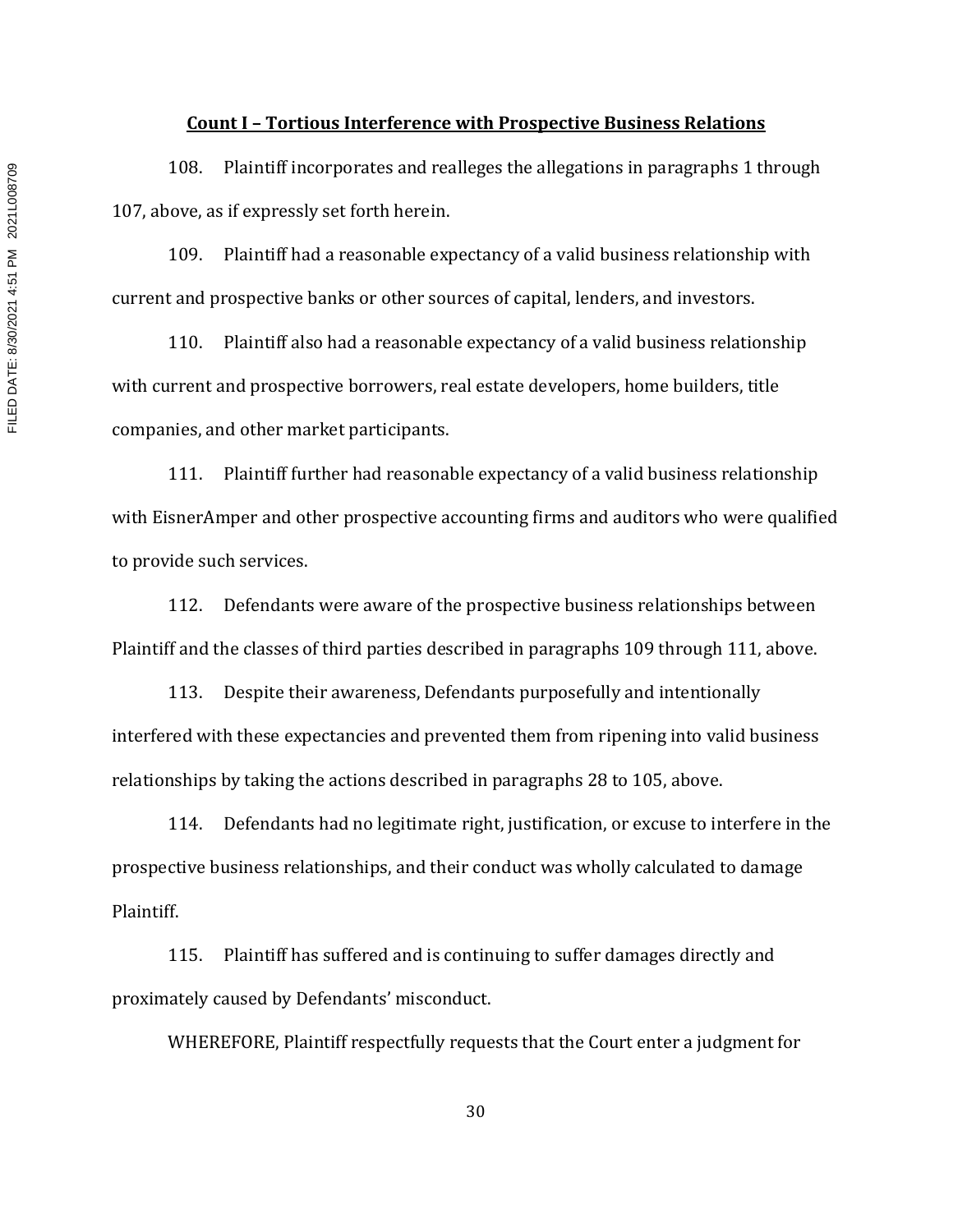judgment interest and costs, and grant such other and further relief as may be proper.

# **Jury Trial Demand**

Plaintiff demands a trial by jury on all issues so triable.

Dated: August 30, 2021

Respectfully submitted:



Attorneys for Plaintiff 1200 Four Seasons Tower 1441 Brickell Avenue Miami Florida 33131 Phone: (305) 350-5143 Fax: (305) 372-2738

By: */s/Kevin P. Jacobs*

Kevin P. Jacobs (*pro hac vice* application pending) Email: kjacobs@homerbonner.com Florida Bar No.: 169821 Andrew Vitali, III (*pro hac vice* application pending) Email: avitali@homerbonner.com Florida Bar No.: 57828 Christopher J. King (*pro hac vice* application pending) Email: cking@homerbonner.com Florida Bar No.: 123919

-and-

Paul E. Pelletier (*pro hac vice* application pending) Email: pepelletier3@gmail.com Massachusetts Bar No.: 393515 The Law Offices of Paul E. Pelletier 3500 Morningside Dr. Fairfax, Virginia 22031 Phone: (202) 617-9151 Fax: (800) 507-4973

-and-